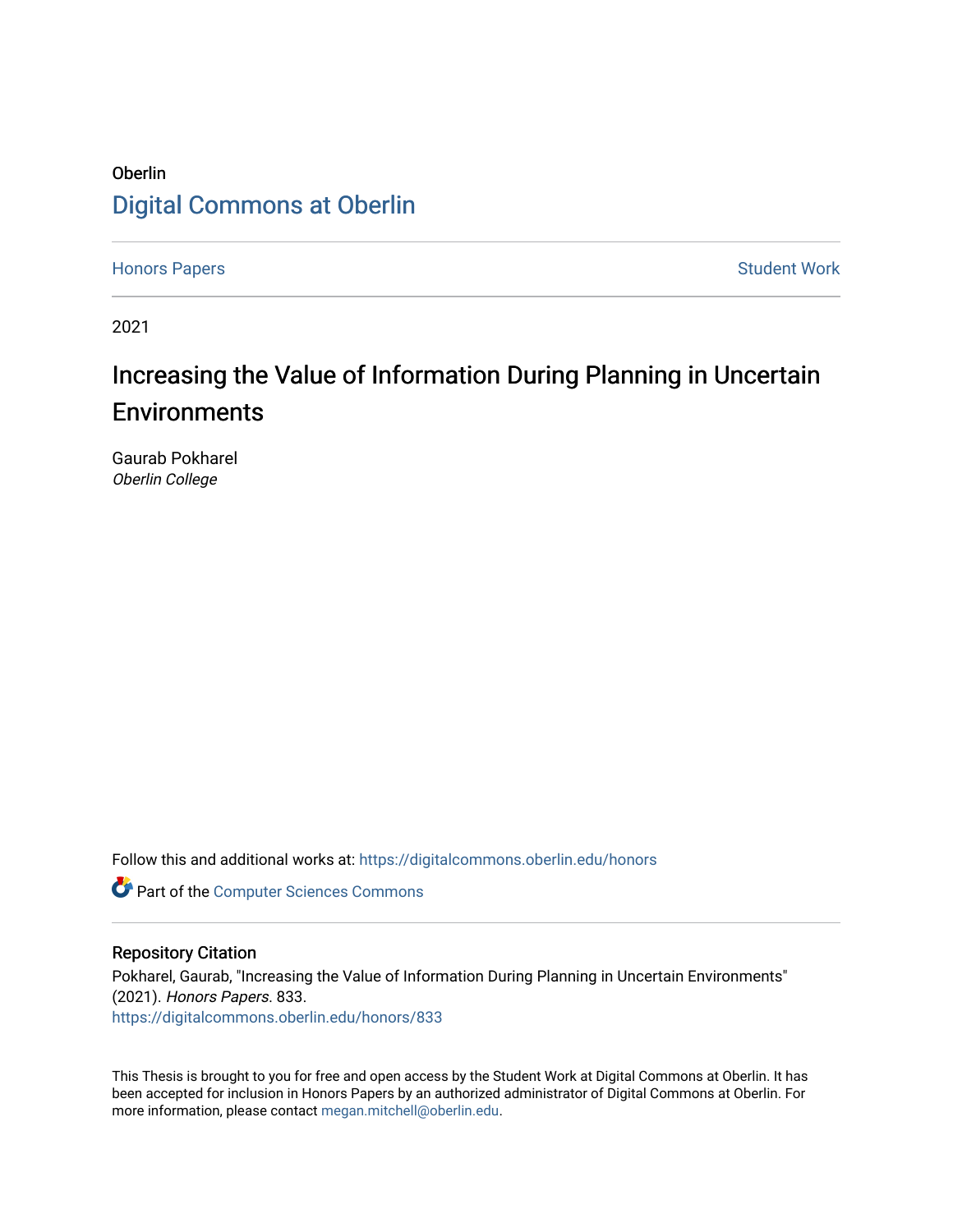## INCREASING THE VALUE OF INFORMATION DURING PLANNING IN UNCERTAIN ENVIRONMENTS

ABSTRACT. Prior studies have demonstrated that for many real-world problems, POMDPs can be solved through online algorithms both quickly and with near optimality [\[10,](#page-20-0) [8,](#page-20-1) [6\]](#page-20-2). However, on an important set of problems where there is a large time delay between when the agent can gather information and when it needs to use that information, these solutions fail to adequately consider the value of information. As a result, information gathering actions, even when they are critical in the optimal policy, will be ignored by existing solutions, leading to sub-optimal decisions by the agent. In this research, we develop a novel solution that rectifies this problem by introducing a new algorithm that improves upon state-of-the-art online planning by better reflecting on the value of actions that gather information. We do this by adding Entropy to the UCB1 heuristic in the POMCP algorithm. We test this solution on the hallway problem. Results indicate that our new algorithm performs significantly better than POMCP.

#### 1. INTRODUCTION

We as humans instinctively gather information or ask clarifying questions when faced with task completion in uncertain situations. We know to do this because, even though we are delaying the task at hand, it is ultimately in our favour to work with complete information. Ideally, online planning algorithms like POMCP [\[10\]](#page-20-0), whose sole job is to make plans for agents acting in uncertain situations, know to do the same. They would be able to strategically pick actions that will provide the information to best guide the agent's decision making. However, unlike humans, who can easily correlate information gain with the ease of task accomplishment, these algorithms cannot. It is a difficult task to get them to decide to take any action that explicitly gathers new information.

Moreover, it would be highly unrealistic to assume that machines that employ these algorithms have complete, deterministic information about the environment that they are in. Such domains of problem-solving, where machines do not have deterministic information can be modelled using Partially Observable Markov Decision Processes (POMDPs) and this is what online planners solve. The solution to a POMDP is a sequence of actions called a policy which is the most optimal for an agent to take in order to reach its goal given its current (belief) state. Sometimes, this optimal sequence has one or more subsequences where carrying out an action means that the agent needs to collect information. Herein lies the crux of the problem. Existing approaches to solving POMDPs tell the agent that actions that gather information are not actually important because they do not bring the agent physically any closer to the goal. The planning algorithms do not see the *value* in taking this information gathering action. A situation where this happens is when there is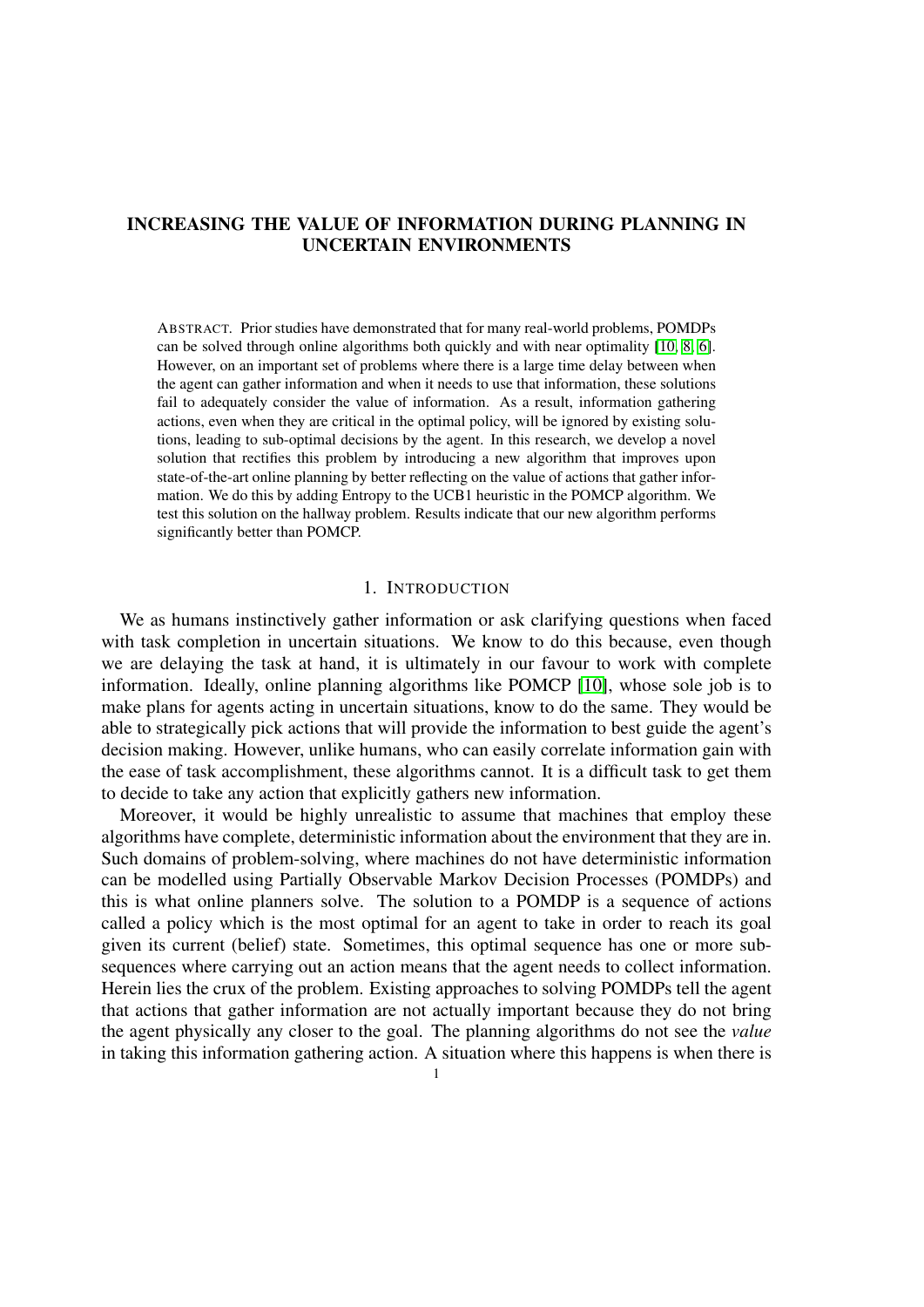a large time delay between when the information is collected and when this information is actually being used.

Furthermore, real-world applications of these planning algorithms complicate the issue. They come with constraints where the planner has limited time before it needs to gather information, process it, and come up with an action that it thinks is the most viable given the previous two steps. Examples of situations like this can be seen all the time. Almost all computer-assisted human tasks face this problem. When a computer system is assisting a human with a task, to understand what the goal of the user is, the system needs to know well in advance so that it can help the user accomplish the end goal. The computer should be able to ask early in the process or infer what the user is trying to do rather than wait until later even though it will be a long time before ultimately that information might be used. So, how do we get the algorithm to see the *value* in these actions that explicitly gather information, especially when there is a large time delay between when they gather that information and when it's used?

In this paper, we explore a new way in which we can model the planning algorithm in a way that the information gathering actions' value is increased in the planning process. We do this in a computationally inexpensive manner and while preserving the anytime nature of existing solutions. The rest of the paper is organized as follows: Section [2](#page-2-0) gives the background which is necessary to understand the problem definition detailed in Section [3.](#page-9-0) Section [4](#page-13-0) details the specific solution that this project proposes. Section [5](#page-16-0) describes the experimental setup designed to evaluate our solution, followed by a discussion of the results of our experiments. We conclude by summarizing our research and suggesting important avenues of future work in Section [6.](#page-18-0)

## 2. BACKGROUND

## <span id="page-2-0"></span>2.1. POMDP Definition.

A Partially Observable Markov Decision Process (POMDP) is a mathematical framework which allows us to model decision making in an environment where the agent has incomplete and non-deterministic information. Given a belief that an agent holds about the environment, a POMDP framework guides an agent in deciding what action to take, models how the environment might change and what rewards and observations the agent might receive from the environment, and updates the agent's belief based on received observations. More formally, a POMDP is modeled as a 7-tuple  $(S, A, T, R, Z, O, \gamma)$  [\[4\]](#page-20-3) where:

- $S$  is the set of all environment states (i.e., the situations an agent can find itself in)
- $\bullet$  A is the set of all possible actions the agent can take to accomplish tasks and goals
- $\bullet$  Z is the set of all possible observations the agent can receive that inform its uncertain beliefs about the current state of the environment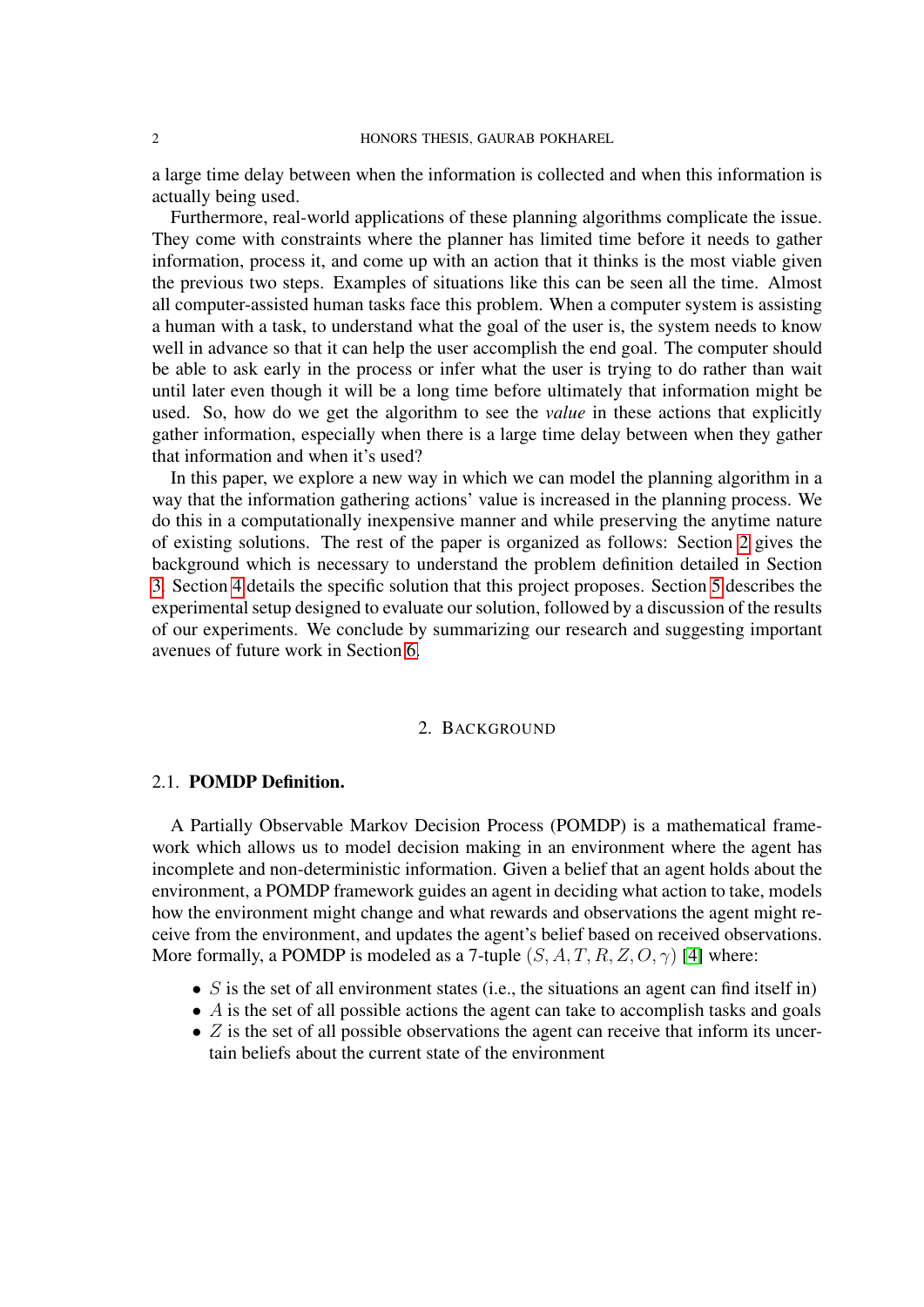- $T : S \times A \times S \rightarrow [0, 1]$  is the transition function modeling how the environment changes based on actions taken by the agent, where  $T(s, a, s') \triangleq Pr(s'|s, a)$  measures the probability of the environment transitioning from state  $s$  to  $s'$  when the agent takes action a
- $O: S \times A \times Z \rightarrow [0, 1]$  is the observation function modeling the information an agent receives for each action it takes, where  $O(s', a, z) \triangleq Pr(z|a, s')$  measures the probability of observing z if the agent took action  $\alpha$  and the environment transitioned into state  $s'$
- $R : S \times A \rightarrow \mathbb{R}$  details the amount of reward earned by the agent when taking an action in a given state
- $\gamma \in [0, 1)$  is the discount factor specified by the environment.

In this research, we assume that  $S$ ,  $A$  and  $Z$  are finite and discrete, and that each of the above quantities are known *a priori* to the agent.

The next important concept when modeling a problem as a POMDP is *belief*. In partially observable environments, the agent cannot have full information about the current state of the environment. For instance, when planning for a game of chess or go, the agent knows exactly where the pieces are. Versus, a robot on Mars trying to collect good samples where it doesn't know where the samples are or if they are even good. Instead, in partially observable environment, an agent can only form *beliefs* about what state it *thinks* it is in. A belief  $b \in \mathcal{B}$  is mathematically represented as a probability distribution over all possible environment states, where  $\beta$  represents all possible beliefs.  $b(s)$  represents the belief that an agent is in state s. These beliefs are calculated and updated using Equation [1.](#page-3-0)

(1) 
$$
b'(s') = \eta \cdot O(o \mid s', a) \cdot \Sigma_{s \in S} T(s' \mid s, a) \cdot b(s)
$$

<span id="page-3-0"></span>*Where*  $\eta = 1/Pr(o \mid b, a)$  *is a normalizing constant with*  $Pr(o \mid b, a)$  $\sum_{s' \in S} O(o', a) \sum_{s \in S} T(s' \mid s, a) \cdot b(s)$ . s' is the state at time step  $t + 1$  and s at  $t<sub>i</sub>$ 

Since the agent does not know exactly what state it is in, it must calculate expected rewards for taking actions based on the probabilities in its belief b:

(2) 
$$
R(b,a) \triangleq \sum_{s \in S} b(s)R(s,a) = \mathbb{E}[R(s,a)|b]
$$

The solution to a POMDP model is a policy  $\pi : \mathcal{B} \to A$  that prescribes what action the agent should take when it holds beliefs  $b \in \mathcal{B}$  in order to maximize the (discounted) sum of rewards it will earn while operating in the environment: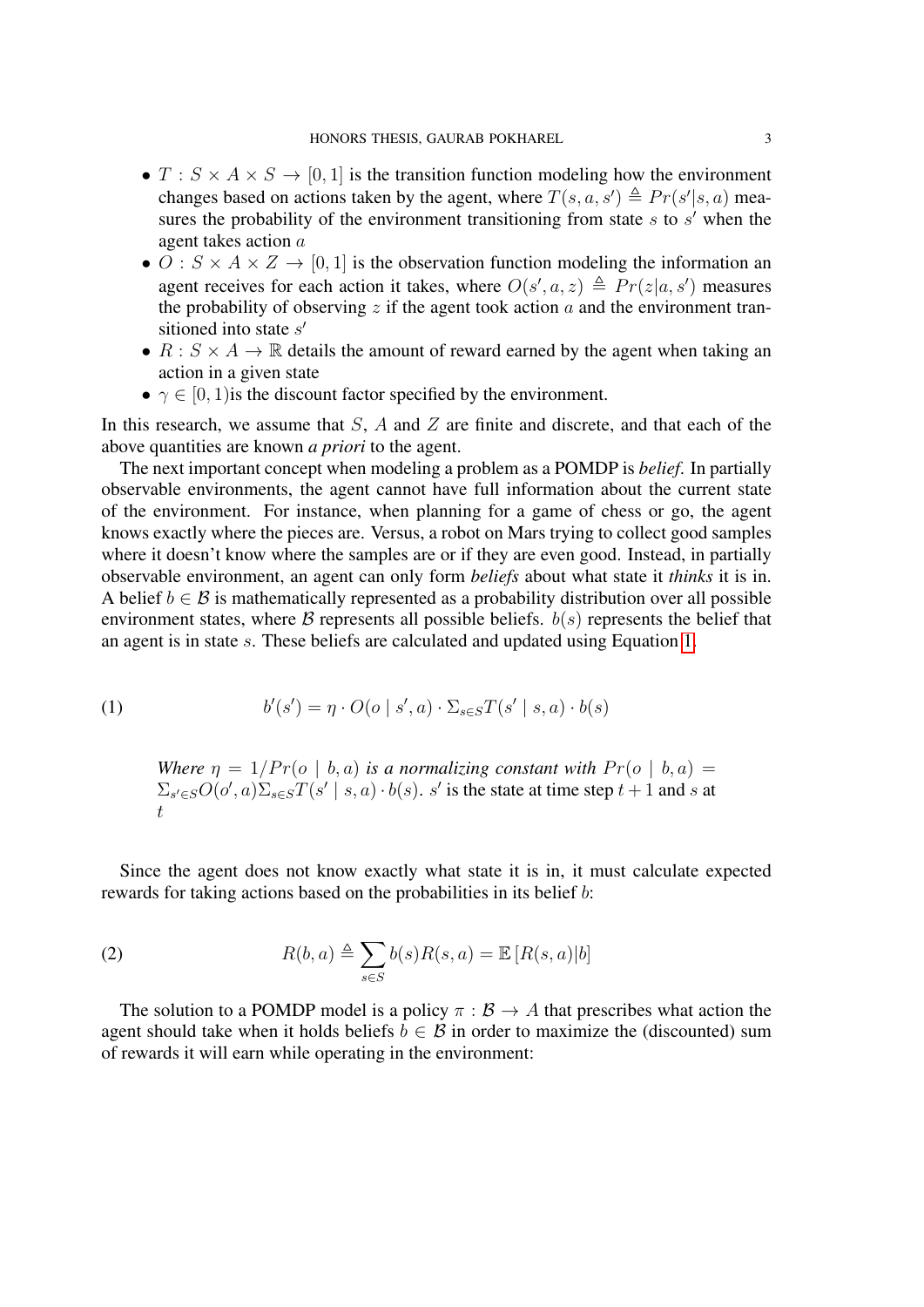#### 4 HONORS THESIS, GAURAB POKHAREL

<span id="page-4-1"></span>(3) 
$$
V_{\pi}(b_0) = \mathbb{E}\left[\sum_{t=0}^{\infty} \gamma^t R(s_t, a_t) | \pi, b_0\right] = \sum_{t=0}^{\infty} \gamma^t R(b_t, \pi(b_t))
$$

Here, we try and maximize the *discounted* rewards to take into account the uncertainty in the environment. This is important because the agent does not know exactly what future situations it will find itself in since the state transition function is stochastic, and because it will only receive incomplete information (through observations) about those future states. It receives an immediate reward when it picks an action, but it's future rewards are less predictable due to the inherent uncertainty. We want to take this into account when we are planning and, as such, current rewards get full weight whereas further rewards are weighted less because they are more uncertain.  $\gamma$  is the weighting factor<sup>[1](#page-4-0)</sup> by which we control how much importance we want to give to future rewards.

To estimate the expected discounted sum of rewards (Eq. [3\)](#page-4-1) and determine the optimal policy, the agent solves a recurrence relation known as the Bellman Equation:

(4) 
$$
Q(b,a) = \sum_{s \in S} b(s) \cdot R(s,a) + \gamma \cdot \sum_{z \in Z} Pr(b'|b,a,z) \cdot V(b')
$$

<span id="page-4-2"></span>*Where*  $R(s, a)$  *is the immediate reward of executing action* a *in state s*,  $Pr(b'|b, a, z)$  is the probability that the agent ends up in belief b' if the agent *executes action* a *in belief b* and receives  $z$  as the observation, and  $V(b')$ defines the utility of belief b' if the agent continues to follow its current pol*icy.*

An intuitive interpretation of this equation is that it gives us the *total utility* of picking an action a in belief b at a certain point in time in terms of the *immediate reward* and the future utility of the remaining sequence of actions that result from that initial choice. With this equation, we define two important terms:

<span id="page-4-3"></span>
$$
(5) \tV(b) = \max Q(b, a), a \in A
$$

represents the future utility from a belief  $b$  (which creates the recurrence in Eq. [4\)](#page-4-2), and

<span id="page-4-4"></span>(6) 
$$
\pi(b) = \operatorname{argmax}_{a \in A} Q(b, a)
$$

determines the policy the agent should follow to maximize its discounted sum of rewards (i.e., utility). It is important to note that, the computation of a local policy for any algorithm is entirely dependent on Equations [4,](#page-4-2) [5,](#page-4-3) and [6](#page-4-4) and this problem is NP-Hard [\[5\]](#page-20-4).

<span id="page-4-0"></span> $1<sub>\gamma</sub> = 0.95$  is a common value for POMDPs to give almost full weight to future rewards, but still allow for some discounting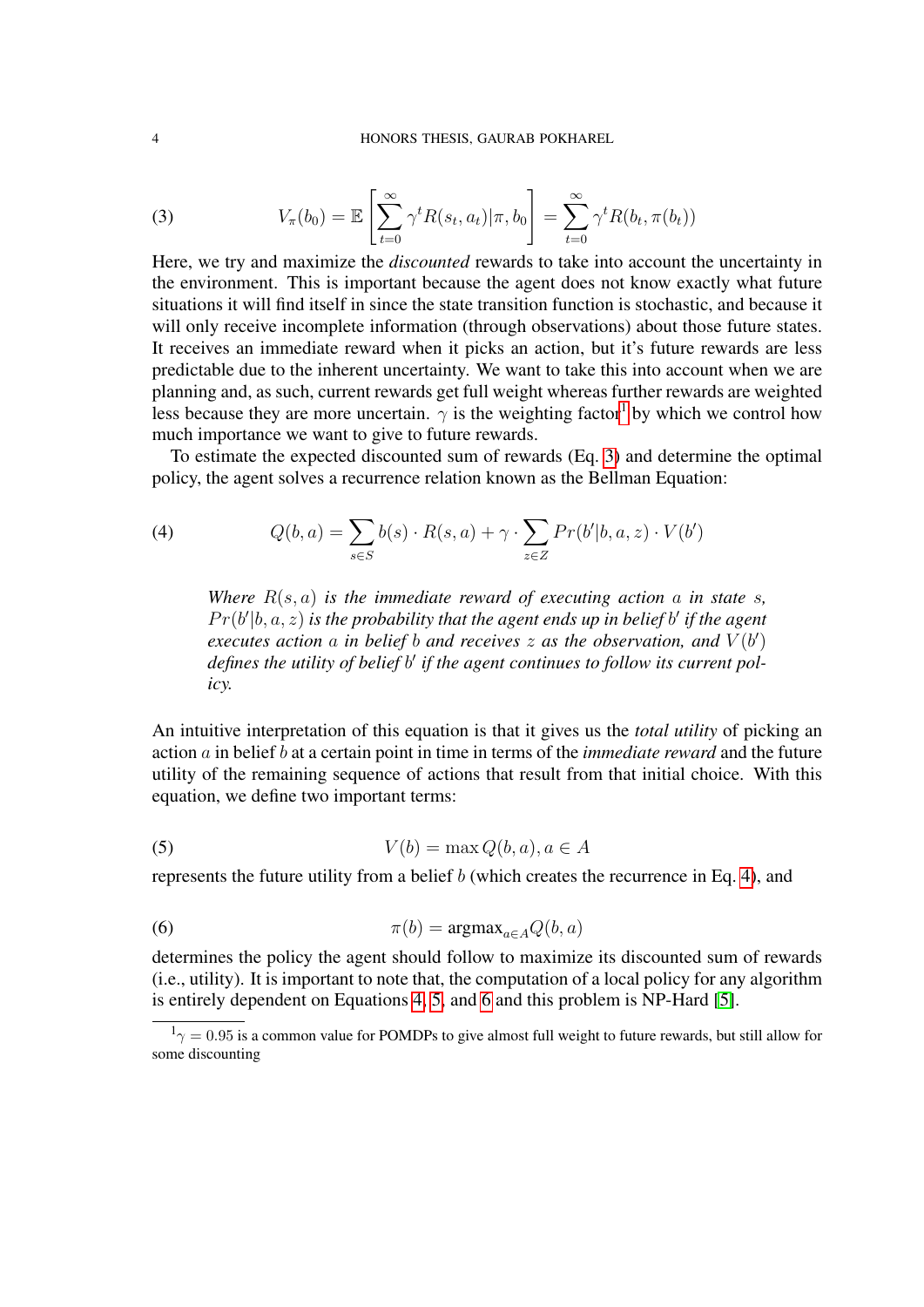## 2.2. Offline vs. Online Planning.

There are two contrasting approaches to estimating the Bellman Equation and constructing the policy an agent should follow: offline and online planning.

Offline planning involves finding a *global* policy that prescribes the best possible action that an agent can take for *every* belief  $b \in \mathcal{B}$  *before* it operates in the environment. Thus, the agent goes into the environment with existing knowledge of what it needs to do for any situation. Popular and/or state-of-the-art algorithms for offline planning include PBVI [\[7\]](#page-20-5), HSVI [\[11\]](#page-20-6), SARSOP [\[2\]](#page-19-0), Perseus [\[12\]](#page-20-7). However, offline planning is really only tractable for problems with small state spaces where only a small number (maybe hundreds or low thousands) of beliefs are actually reachable by the agent from its initial belief. For larger problems, with thousands, if not millions of states, the problem of finding a policy for every possible belief becomes increasingly complicated and time consuming due to the nature of Equations [4,](#page-4-2) [5](#page-4-3) and [6.](#page-4-4) Furthermore, of all the possible belief states in  $\beta$ , not all of them are even reachable, so computing a policy for them would be a waste of precious time and resources.

In contrast, online planning algorithms generally compute good *local* policies for only the belief that the agent currently holds, then re-plans after it receives an observation and forms a new belief about the environment's state. Thus, the agent interleaves planning and acting as it operates in the environment (see Algorithm [1\)](#page-7-0). This is generally done through look-ahead search to find the best action to execute at each time step in the environment. Popular and/or state-of-the-art algorithms for online planning include AEMS2, LSEM [\[3\]](#page-19-1), POMCP [\[10\]](#page-20-0), DESPOT [\[13\]](#page-20-8). These are anytime algorithms which means that they can return a valid solution to a problem even if it is interrupted before it ends. These algorithms are expected to find better solutions the longer they keep running. However, planning in real-time almost always means that there is a time constraint. As such, these anytime algorithms are able to return a policy that the algorithm has so far found to be the best as they calculate approximate solutions, instead of calculating exact values in Equation [4](#page-4-2) for all beliefs. The more time these planners get, the better these approximations get, and the better policy they will generate.

In online approaches, we can generally bound the error of the approximate solution [\[9\]](#page-20-9), finding useful policies with fewer computational resources. Furthermore, in extremely large problem domains, offline algorithms become intractable and online planning is the only way to go. As such, in this paper, we mainly concern ourselves with online planning algorithms, more specifically with POMCP.

#### 2.3. Policy Trees.

One common approach to calculating the Bellman equation (Eq. [4\)](#page-4-2) and generating a policy, especially for online approaches, is to construct *policy trees* consisting of alternating layers of belief nodes and action nodes. The tree is created following a general structure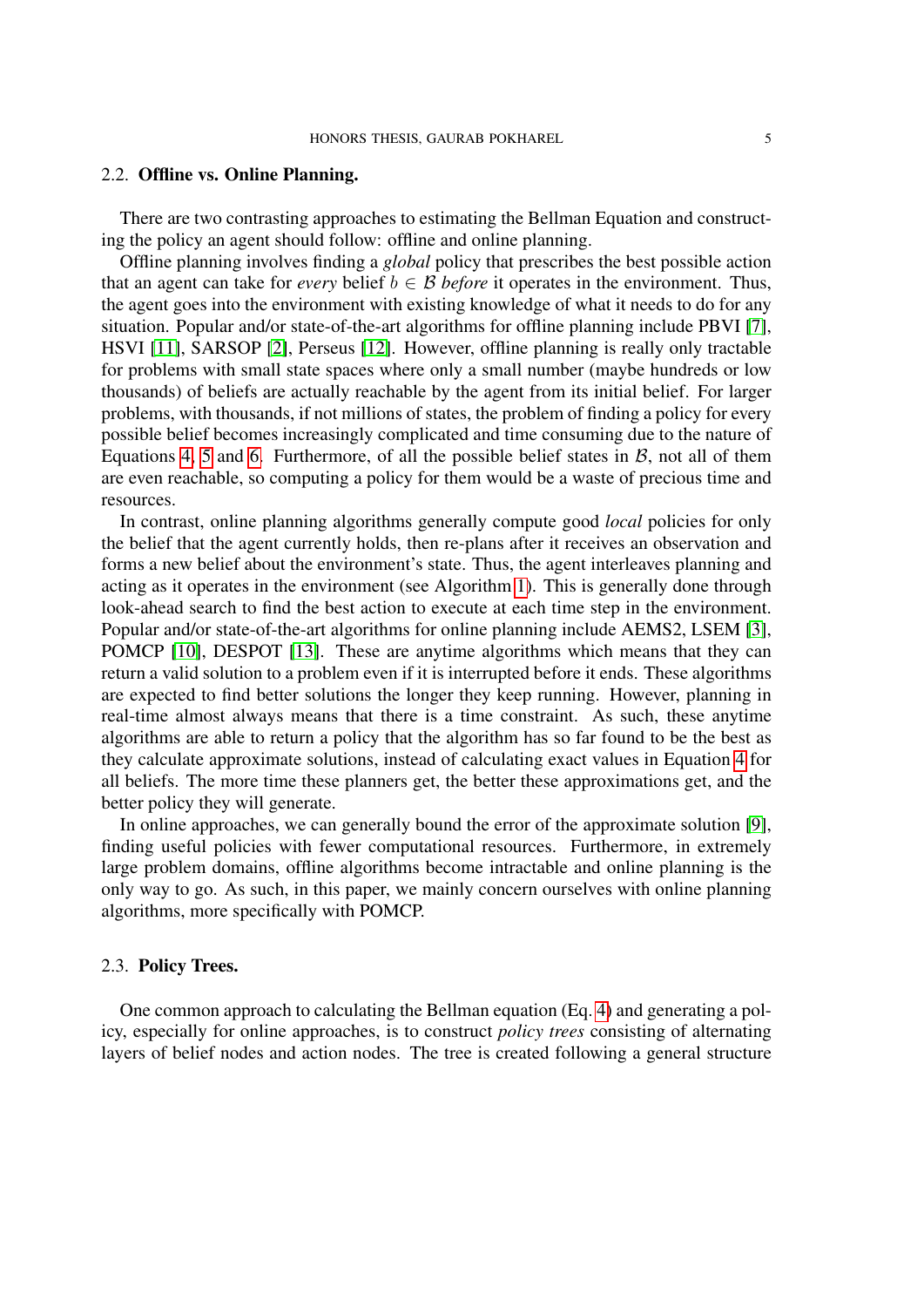#### 6 HONORS THESIS, GAURAB POKHAREL

described in Algorithm [1](#page-7-0) [\[9\]](#page-20-9). The tree (Fig. [1\)](#page-6-0) starts with an initial belief node corresponding to  $b_0$  under which every action that can be performed in the belief are added as action nodes. For each action, branches are added for all observations that can be produced by the action if it were taken in its parent belief, and the resulting beliefs are added as children nodes along those branches. As long as there is still planning time and the tree can still grow, the algorithm selects a belief node from the leaves of the tree, expands it by adding its possible actions and their observations underneath the leaf, resulting in new belief node leaves two layers down in the tree. The Bellman Equation ( Equation [4\)](#page-4-2) is performed from the new leaves back up to the root of the tree, and the Q values for each action encountered are updated.

<span id="page-6-0"></span>

FIGURE 1. *A policy tree. Each Circular node corresponds to a belief and each triangular node corresponds to an action taken in the belief above it*

Each node in the policy tree keeps track of important information that is required by a planning algorithm. The action nodes keep track of the Q value for that particular action, given the belief represented by the parent belief node. A belief node keeps tracks of an estimate of the agent's belief at that particular depth (or time step) when it takes a particular sequence of actions and observations before it. To convert the tree into a policy, the action node with the highest Q-value determines the action that should be taken if the agent finds itself in the belief represented in the parent belief node.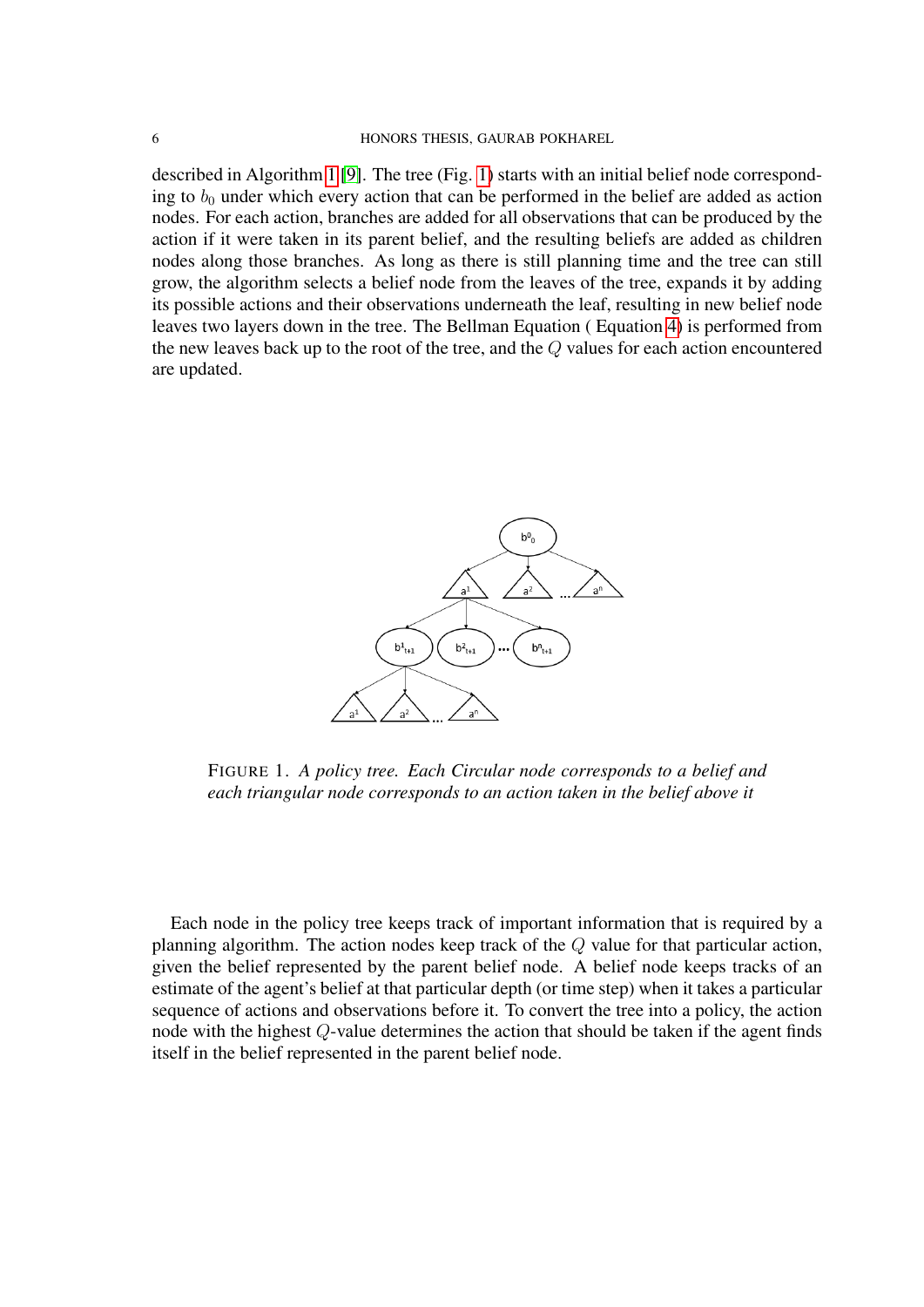<span id="page-7-0"></span>

| <b>Algorithm 1 Online Solver for POMDPs [9]</b> |                                                |  |  |  |  |
|-------------------------------------------------|------------------------------------------------|--|--|--|--|
|                                                 | 1: procedure ONLINE POMDP SOLVER               |  |  |  |  |
| 2:                                              | Static:                                        |  |  |  |  |
| 3:                                              | $b_c$ : Current Belief State of agent          |  |  |  |  |
| 4:                                              | $T$ : Root node of the search tree             |  |  |  |  |
| 5:                                              | D: Search Horizon                              |  |  |  |  |
| 6:                                              | $b_c \leftarrow b_0$                           |  |  |  |  |
| 7:                                              | Initialize T to contain only $b_c$ at the root |  |  |  |  |
| 8:                                              | while not EXECUTION TERMINATED() do            |  |  |  |  |
| 9:                                              | while not PLANNING TERMINATED() do             |  |  |  |  |
| 10:                                             | $b^* \leftarrow$ Choose Next Node To Expand()  |  |  |  |  |
| 11:                                             | $EXPAND(b^*, D)$                               |  |  |  |  |
| 12:                                             | <b>UPDATE ANCESTORS</b> $(b^*)$                |  |  |  |  |
| 13:                                             | end while                                      |  |  |  |  |
| 14:                                             | Execute best action $a^*$ for $b_c$            |  |  |  |  |
| 15:                                             | Perceive a new observation z                   |  |  |  |  |
| 16:                                             | $b_c \leftarrow \tau(b_c, a^*, z)$             |  |  |  |  |
| 17:                                             | Update T so that $b_c$ is new root             |  |  |  |  |
| 18:                                             | end while                                      |  |  |  |  |

#### 2.4. POMCP.

One of the most computationally expensive parts of POMDP planning is calculating next beliefs (using Equation [1,](#page-3-0) which alone is  $O(|S|^2)$  and must be performed every time a next belief is considered in the Bellman equation (Equation [4\)](#page-4-2). Partially Observable Monte Carlo Planning (POMCP) [\[10\]](#page-20-0) is a very popular and widely used online planning that goes around this issue using Monte Carlo Simulations.

Instead of doing complete belief updates using Equation [1,](#page-3-0) POMCP approximates the probability distribution represented by a belief by using unweighted particle filters, with each particle being a representation of a state and a filter being a collection of such particles. The probability of the agent being in a particular state is represented by the number of particles of each type in a particle filter. These particle filters are stored in belief nodes and as the number of particles used goes to infinity, the particle filter comes to represent an exact belief.

POMCP constructs a planning tree using Monte Carlo Simulation, following the general structure of Algorithm [1.](#page-7-0) It makes use of the UCB1 heuristic [\[1\]](#page-19-2) to pick the next node to expand. During the construction of a policy tree,  $b_0$  in Fig. [1](#page-6-0) starts off with an initial particle filter consisting of a pre-defined number of particles, sampled evenly from all the possible start states in the environment. The algorithm picks out a particle at random, simulates an action on it, and adds the subsequent belief nodes based on the received observation.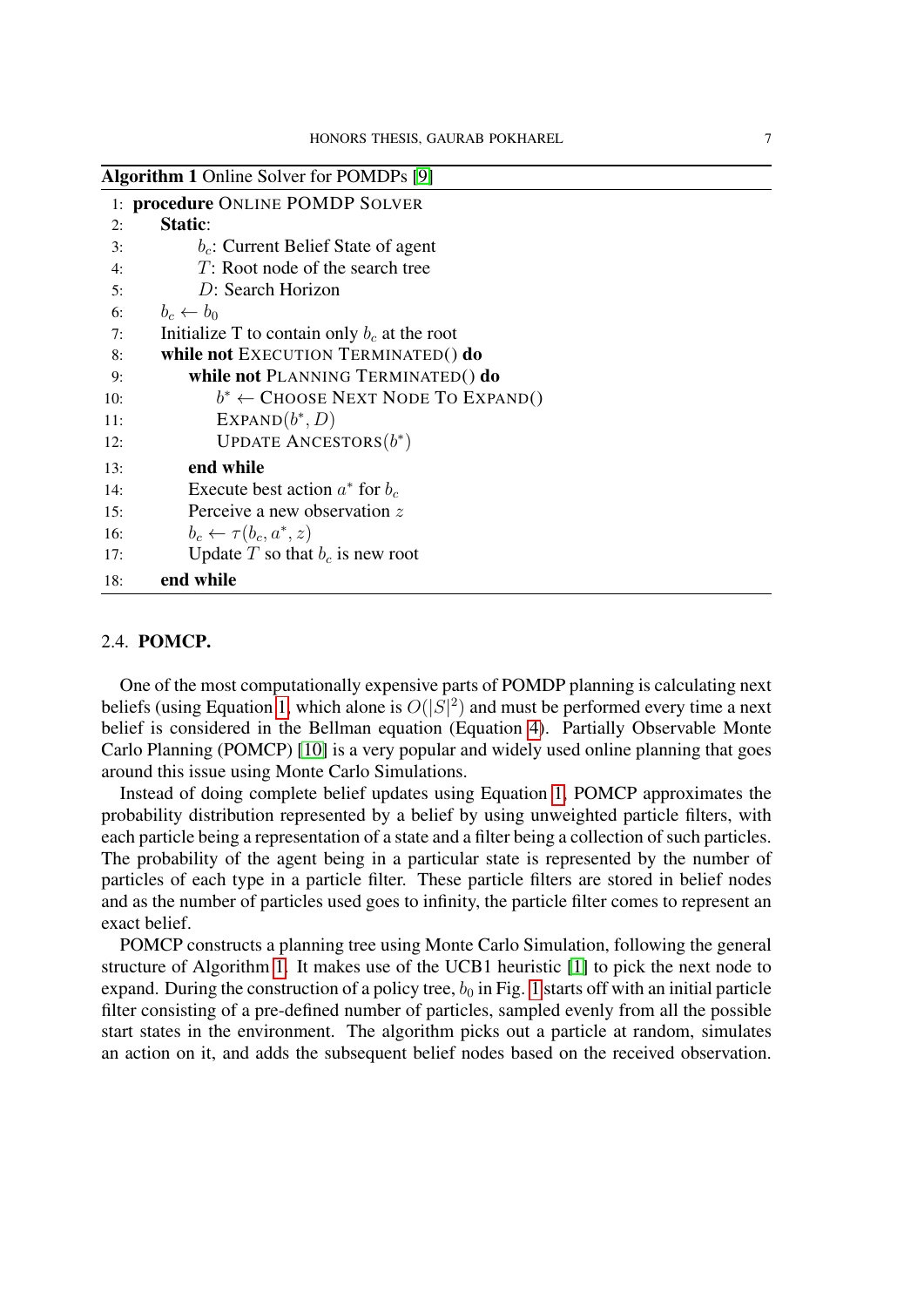This particle is propagated down the tree as more belief and action nodes get added. These nodes keep a copy of the particles that pass through them, gradually building up a filter. One iteration of this particle's movement down the tree is called a *trajectory* down the tree. The trajectory ends when either the particle reaches a terminal state, it runs out of planning depth (reaches the planning horizon), or it reaches a leaf node in the policy tree. In the case of the last, the algorithm is going to do a random simulation of the world until it reaches a terminal state, or again runs out of depth.

As these particles pass through the tree, they also receive some utility (Equation [4\)](#page-4-2) from the environment for the actions they pick. The corresponding action node in a trajectory keeps track of the sum of these utilities received by each particle. Then, the overall utility for an action node is calculated as the average reward received by the particles that pass through it. As more trajectories pass through an action node, the utility approximation gets better. As such, POMCP saves us from having to make exact reward and belief calculations and makes use of the limited time that is available to planning in favour of figuring out the optimal action. A complete pseudo-code for POMCP is shown in Algorithm [2.](#page-8-0)

#### <span id="page-8-0"></span>Algorithm 2 POMCP [\[10\]](#page-20-0)

```
1: procedure SEARCH(Belief Node b_{root})
2: repeat<br>3: if b3: if b doesn't have particles then<br>4. s \sim \tau4: s \sim \mathcal{I}<br>5: else
5: else
6: s \sim Sample Particle from Particle Filter<br>SIMULATE(s, b_{root}, 0)
7: until Timeout()
1: procedure ROLLOUT(s, b, depth)
2: if \gamma^{depth} < \epsilon then
3: return 0
4: a \sim \pi_{rollout}(b,.)<br>5: (s', o, r) \sim G(s, .5: (s', o, r) \sim \mathcal{G}(s, a)6: b_{new} \leftarrow Belief corresponding to o under a<br>7: return x + \alphaBOLLOUT(e' b denth + i
7: return r + \gamma \cdot \text{ROLLOUT}(s', b_{new}, \text{depth} + 1)1: procedure SIMULATE(s, b, depth)<br>2: if \gamma^{depth} < \epsilon then
                                                                                            2: if \gamma^{depth} < \epsilon then
                                                                                           3: return 0
                                                                                           4: if b is leaf node and not terminal then<br>5: for all a \in A do
                                                                                           5: for all a \in A do<br>6: Add correspo
                                                                                                              Add corresponding action node for a under b7: return ROLLOUT(s, b, \text{depth})8: a \leftarrow argmax_a V(a) + c \sqrt{\frac{\log N(b)}{N(a)}}\frac{9}{10}:
                                                                                                        \mathcal{G}(s, a) \sim \mathcal{G}(s, a)b_{new} \leftarrow Belief corresponding to o under a
                                                                                           11: R \leftarrow r + \gamma· SIMULATE(s', b<sub>new</sub>, depth + 1)
                                                                                          12: Add s to current particle filter<br>13: N(b) \leftarrow N(b) + 113: N(b) \leftarrow N(b) + 1<br>14: N(a) \leftarrow N(a) + 1N(a) \leftarrow N(a) + 115: V(a) \leftarrow V(a) + \frac{R-V(a)}{N(a)}16: return R
```
Another important thing POMCP does is making use of the UCB [\[1\]](#page-19-2) heuristic when picking which action node to expand next (line 8 of the SIMULATE function in Algorithm [2\)](#page-8-0). Not all action nodes are equally beneficial to explore for a given belief. Some actions have a higher 'potential' for future rewards. POMCP then uses the UCB1 heuristic to introduce an order in which each action node is simulated in the planning process. Paths that are likely to yield a higher reward for the agent are simulated first and get more trajectories. When the planning time runs out, the utility for these good actions are well approximated, consequently always getting recommended as good policy. The heuristic is given by: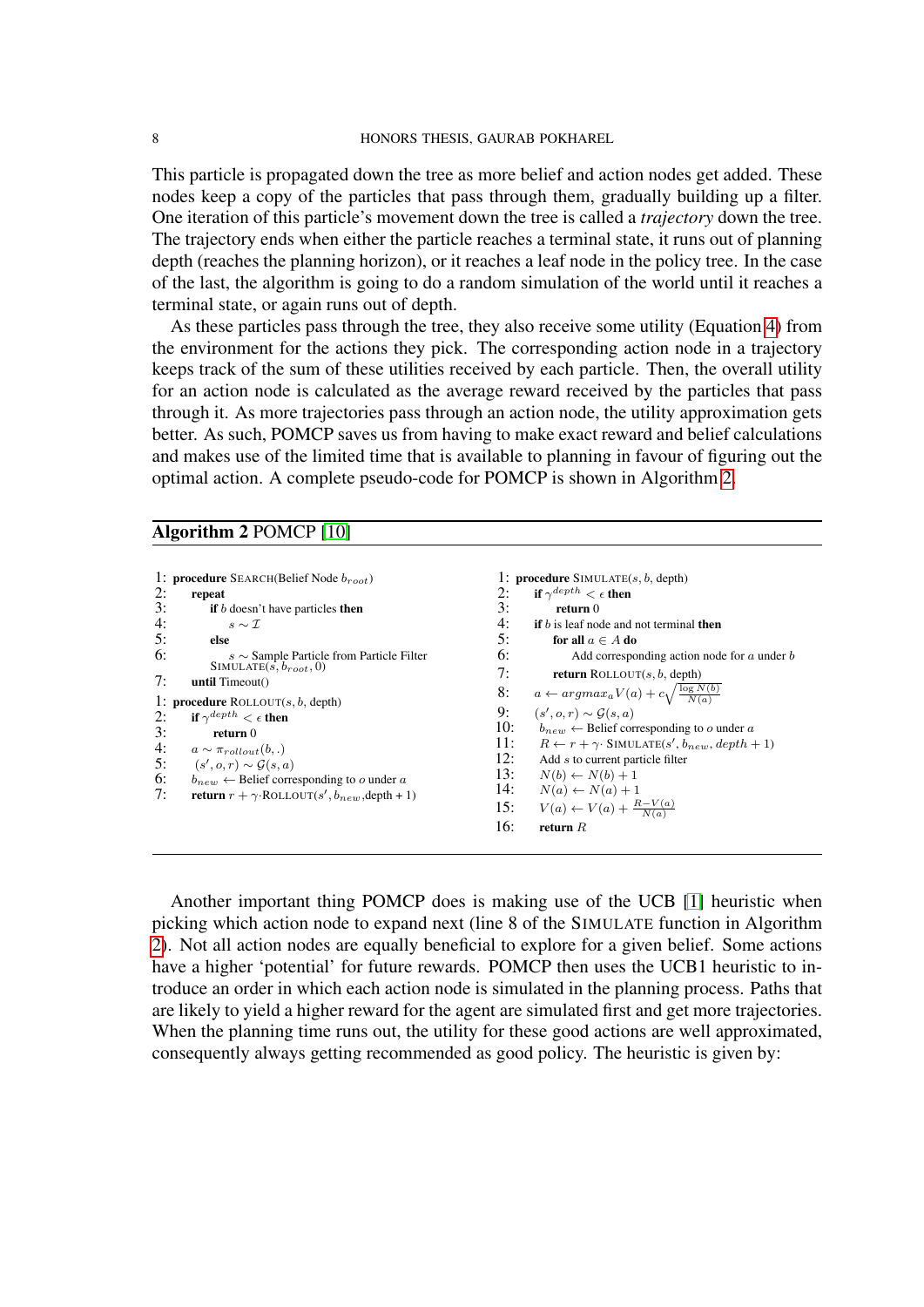(7) 
$$
\tilde{Q}(b, a) = Q(b, a) + c \cdot \sqrt{\frac{\log(N(b))}{N(b, a)}}
$$
  
Expected Utility

<span id="page-9-1"></span>Q *is the average utility that an action node has accumulated,* N(b) *is the total number of times that a belief node has been visited,* N(b, a) *the number of times that this action has been picked in belief* b *and* c *is the scaling-factor for the heuristic. At any given phase of the planning process, the action node* with the highest value for  $\tilde{Q}$  is picked to be simulated.

The heuristic is called exploration-exploitation because it is a trade-off between exploiting what the planner already knows about the actions' current utility versus exploring new trajectories for a potentially higher utility. As an action gets simulated many times, the heuristic approaches 0 which motivates the planner to realize that it has the best possible approximation for now and that it should move on to other action nodes to explore. As more trajectories as passed through an action node, the approximation of the q-value also gets better because it becomes increasingly likely that the particles have encountered all possible rewards.

This works very efficiently when the agent needs to get physically closer to the target. However, when the algorithm cannot see the true 'value', i.e. the  $Q(b, a)$  in Equation [7](#page-9-1) of actions that gather information, this selective expansion works against itself.

## 3. THE PROBLEM

<span id="page-9-0"></span>One of the benefits of using a POMDP as the representation of a decision problem is that it explicitly considers uncertainty in the environment. To reduce this uncertainty and achieve high utility, solvers such as POMCP will balance taking actions that gather information to reduce the uncertainty in the agent's beliefs and actions that achieve task-oriented rewards. The solver develops such policies because higher certainty about the true (hidden) state of the environment implies that the agent can, with less error, pick the sequence of actions that gives it the maximum reward. In other words, the probability that an agent takes an action leading to an unexpected bad reward decreases the more certain its knowledge of the current state.

This phenomenon is accurately demonstrated in the Tiger Domain [\[4\]](#page-20-3). This domain consists of an agent that needs to choose from two identical doors. One of the doors has a tiger behind it and the other a pot of gold. Opening the door with the tiger gives the agent a reward of -100 while opening the other gives provides a reward of +10. The agent starts with a 50% belief that the tiger is behind the left door and a 50% belief that the tiger the right door (representing complete uncertainty about the tiger's location), implying that the expected reward of opening either door is -45. At this point, the agent should choose a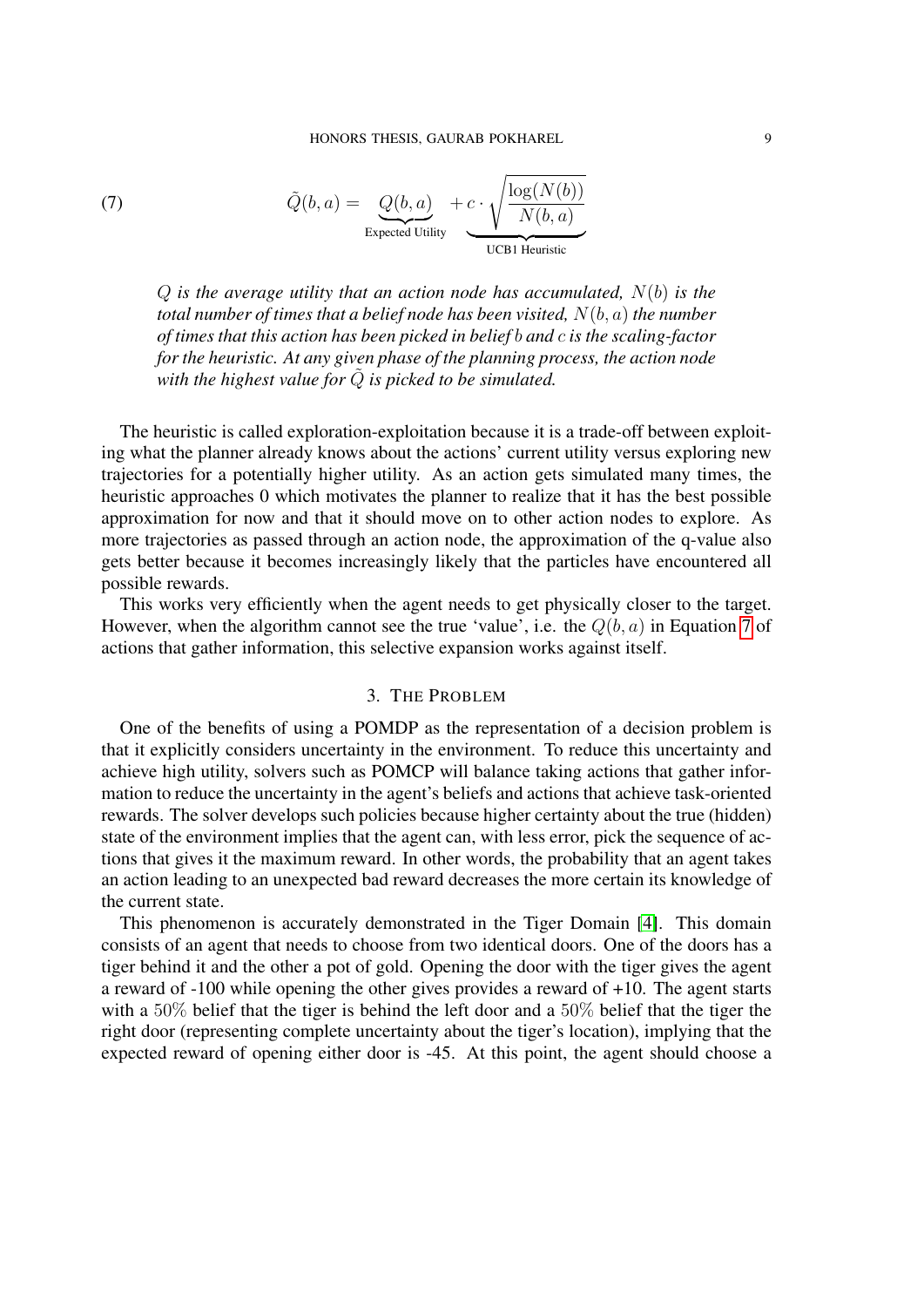third action that represents listening for the tiger, which provides an imperfect (but mostly accurate) observation about the location of the tiger. Say that the agent hears the tiger on the left, and the likelihood of that observation was 80%, then the belief update (Equation [1\)](#page-3-0) results in a new belief that the probability that the tiger is behind the left door is 80% and 20% behind the right door. Now, the expected utility of opening the left door is -78 and opening the right door is -12. The expected utility still is not good enough for the agent to decide on which door to pick. The agent should choose to listen again. If it hears the tiger on the right at this time, the belief goes back to 50% (i.e. essentially the root) and the process repeats. But if the agent hears the tiger on the left, it results in a new belief with the probability that the tiger is behind the left being 96%. Now, the expected reward for opening the left door is -95.6 and for opening the right is 5.6. Then, the agent picks the door on the right. Here, although the listen action cannot directly give a reward like opening a door, the agent still chooses to gather information before looking for the pot of gold to minimize its risk and maximize its expected rewards in the future.

We define this benefit of gathering information as the **value of information** (*voi*), which can be modelled by quantifying the expected increase in future rewards by performing an information gathering action over the alternative actions:

<span id="page-10-0"></span>(8) 
$$
voi(b, a) = Q(b, a) - max_{a' \in \{A \setminus a\}} Q(b, a')
$$

In words, the value of the information gathered from an action at belief  $b$  from taking an action a is the difference in the expected reward for the action minus the best-expected reward among all the other actions. If *voi* is positive, the agent should take an information gathering action (e.g., listening for the tiger); if voi is negative or zero, the agent will pick a task-oriented action (e.g., opening a door).

For the agent to accurately reason about the *voi* of information gathering actions, the agent must have a good approximation of the Q value for each action in the current belief b. Given an infinite amount of planning time, all algorithms (including POMCP), will form such good approximations, and the agent will choose information gathering actions when they are most appropriate. However, when planning time is limited, planning algorithms such as POMCP bias their search for the best policy by spending more effort approximating some Q values over others. Unfortunately, the actions whose Q receive more effort (i.e., more trajectories during Monte Carlo simulation) are often not those that gather information because gathering information naturally delays when tasks are completed and rewards are received.

To see why this happens, consider a situation where there is a large number of steps between picking an information gathering action  $a$  and when the corresponding observation  $z$  received is "cashed in" to receive a positive task reward r. This time delay causes the policy tree to have an exponentially increasing number of possible trajectories between taking action  $\alpha$  and receiving the reward  $r$ . The planner would have to take a very particular sequence of actions *after gathering information* for it to realize that r is received as a direct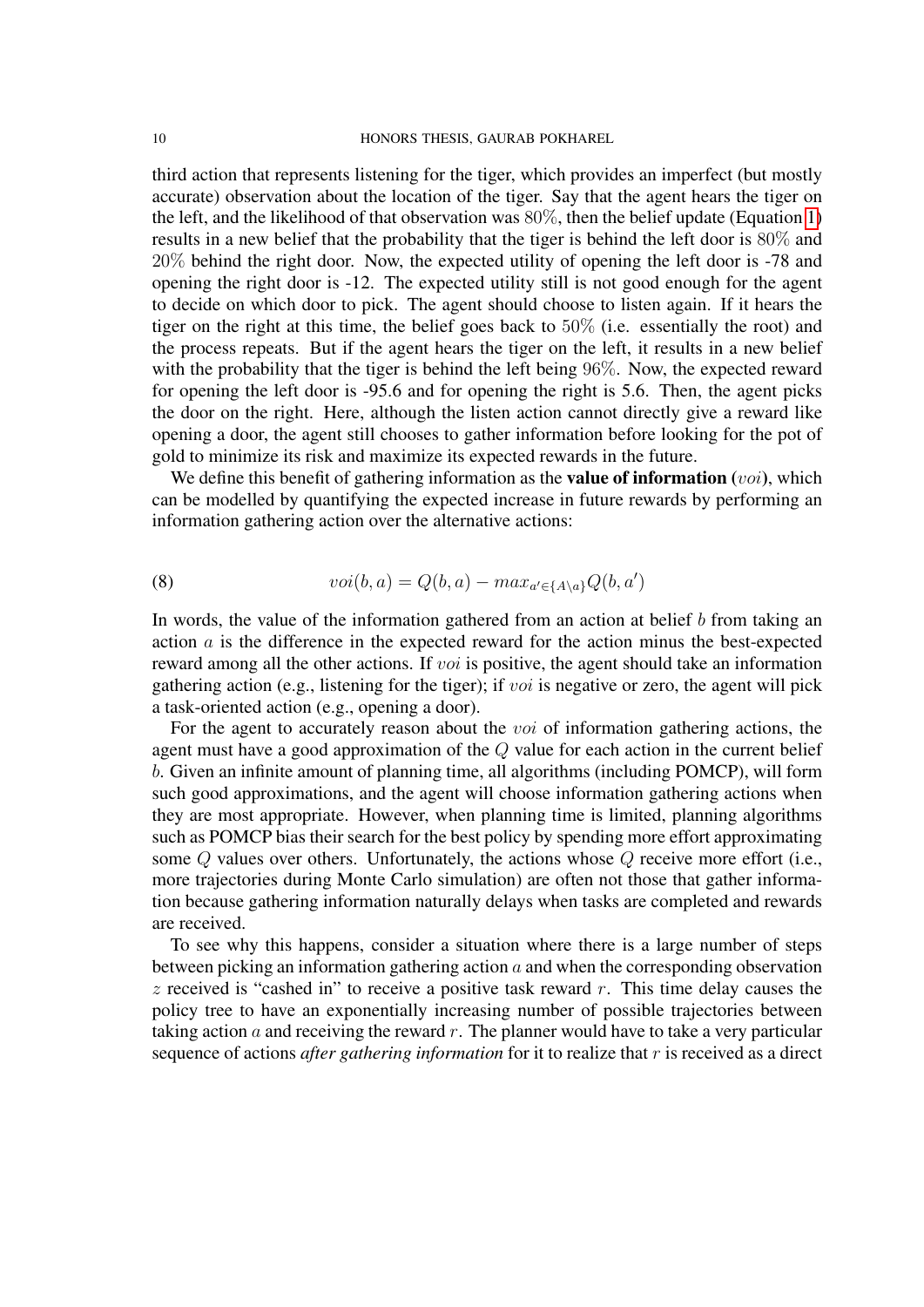result of earlier observing z. For example, when a computer system is assisting a user to accomplish a task, it should very early in the process ask or infer what the user is trying to do, successfully help the user in every relevant sub-task associated with job completion, and receive good feedback from the user. The more sub-tasks there are, the higher the likelihood of the agent not planning for the right sub-task. Planning with POMCP in the Tiger domain does not exhibit this issue because the large reward is at best 2 time-steps away from when the agent chooses to first listen. This means the planner only has to check at most 16 trajectories to find the large voi. This means the likelihood of seeing the voi for a listen action is high. This is not exactly the case in larger domains where there are hundreds, if not thousands, of possible trajectories.

Even if the search for a good policy were *uniformly* biased across all the trajectories between action  $\alpha$  and its resulting large reward  $r$ , there would still be a low probability that the planner will test the right sequence of actions that gives  $r$  after information gathering action a. However, heuristics such as  $\tilde{Q}$  (Equation [7\)](#page-9-1) from POMCP bias search towards actions that achieve sooner (albeit possibly lower) rewards since those will be found sooner while expanding the policy tree one node at a time, making it less likely for information gathering action a to be sampled. This will result in that action experiencing *fewer* trajectories, resulting in both (1) a lower-quality approximation of  $Q(b, a)$  necessary to see a positive *voi*, and (2) fewer child nodes expanded so that the high future reward  $r$  that relied on observation z might never even be found. Consequently, POMCP does not perform well in environments where there are long time delays between when information needs to be gathered and when that information will result in a large future reward.

We have to make sure that the algorithm is testing these information-gathering actions that actually have a high *voi* enough times to know that they have a high *voi*. A glaring example of when the voi calculation becomes virtually impossible is the Hallway Problem [\[6\]](#page-20-2) (a modified version that makes the issue more apparent) is described below.

## 3.1. Long Hallway Domain.

To demonstrate this problem with POMCP, we introduce a novel benchmark domain called the Long Hallway domain, which generalizes a classic, yet easier benchmark called the Hallway problem [\[4\]](#page-20-3). This new benchmark is illustrated in Figure [2.](#page-12-0)

In this new domain, there are  $((18+2 \times k_1+2 \times k_2) \times 4)$  states: there are four orientations in each of the  $(18 + 2 \times k_1 + 2 \times k_2)$  $(18 + 2 \times k_1 + 2 \times k_2)$  $(18 + 2 \times k_1 + 2 \times k_2)$  rooms, for instance in figure 2 the agent shown is in the state 'facing north in room a' state. There are 8 goal states and 8 trap states – the two stars (denoted by stars) and two traps (denoted by pits) each with the four different orientations, respectively. Then, there are 48 observations that the agent could possibly make, the relative locations of the four different walls, whether the room is an ordinary room without special observation, or the special 'left' and 'right' observations in rooms f  $(2\times2\times2\times3=48)$ . The set of actions consist of wait, move forward, move backward, turn left, and turn right. The agent's task is to enter the room marked with the star (which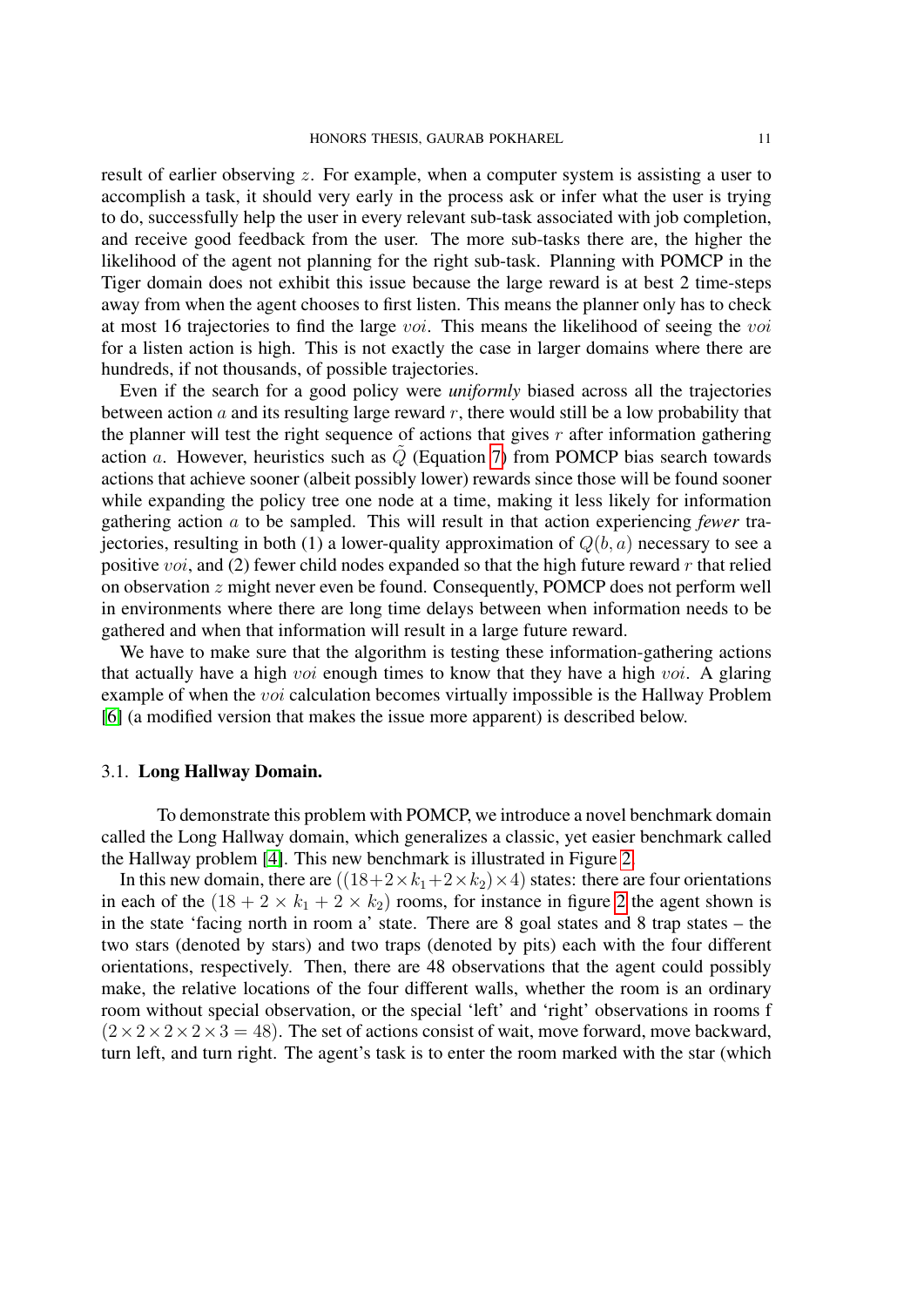provides a reward of +100), and it needs to actively avoid the room with the trap (which provides a penalty of -100 rewards). Taking any other action in the domain results in the agent getting a reward of -1. The movement in this domain is deterministic, implying that the agent can with a 100% probability execute a selected action given that the resulting state would be valid (i.e. one of the orientations in one of the rooms). The same is true for Observations as well, the agent has perfect observation and can with 100% probability sense the walls and special rooms.

<span id="page-12-0"></span>

FIGURE 2. *The Long Hallway problem.*  $k_2$  *determines how long from the start until the agent can gather important information in the small horizontal hallway (where the agent can observe which hallway it is in) and*  $k_1$ *controls the time between when information is collected and when it is used*

Existing solutions like POMCP work just fine in bringing the agent physically closer to it's goal states. However, the same cannot be said for when the planner needs to get the agent to pick the left or right action at room  $k$ . This is because there are two identical hallways with the star and the trap switched. The agent has no idea as to which of the identical hallways it is in. Because the particle filters are random, the agent may end up with a  $50\% - 50\%$  probability that it is in either of the two hallways. However, just the difference of 0.1% in those probabilities is enough to make the agent pick an action. Since the agent does not know exactly what state it is in, it must use expected rewards to pick actions. Expected reward of 0.2 for a belief of 50.1% vs 49.9% is a terrible metric to base a policy where the agent could potentially be collecting +100 or -100. The optimal situation would be where we could get the agent to pick actions that will increase its certainty about where it is in the environment much earlier, multiple steps away from getting a positive or negative reward.

In the case of the long hallway problem, the optimal strategy is to travel down the small side hallway at  $d$  all the way to the end and gather information to know for certain that it is in one of the two hallways. POMCP fails to do this in the case of Hallway because, to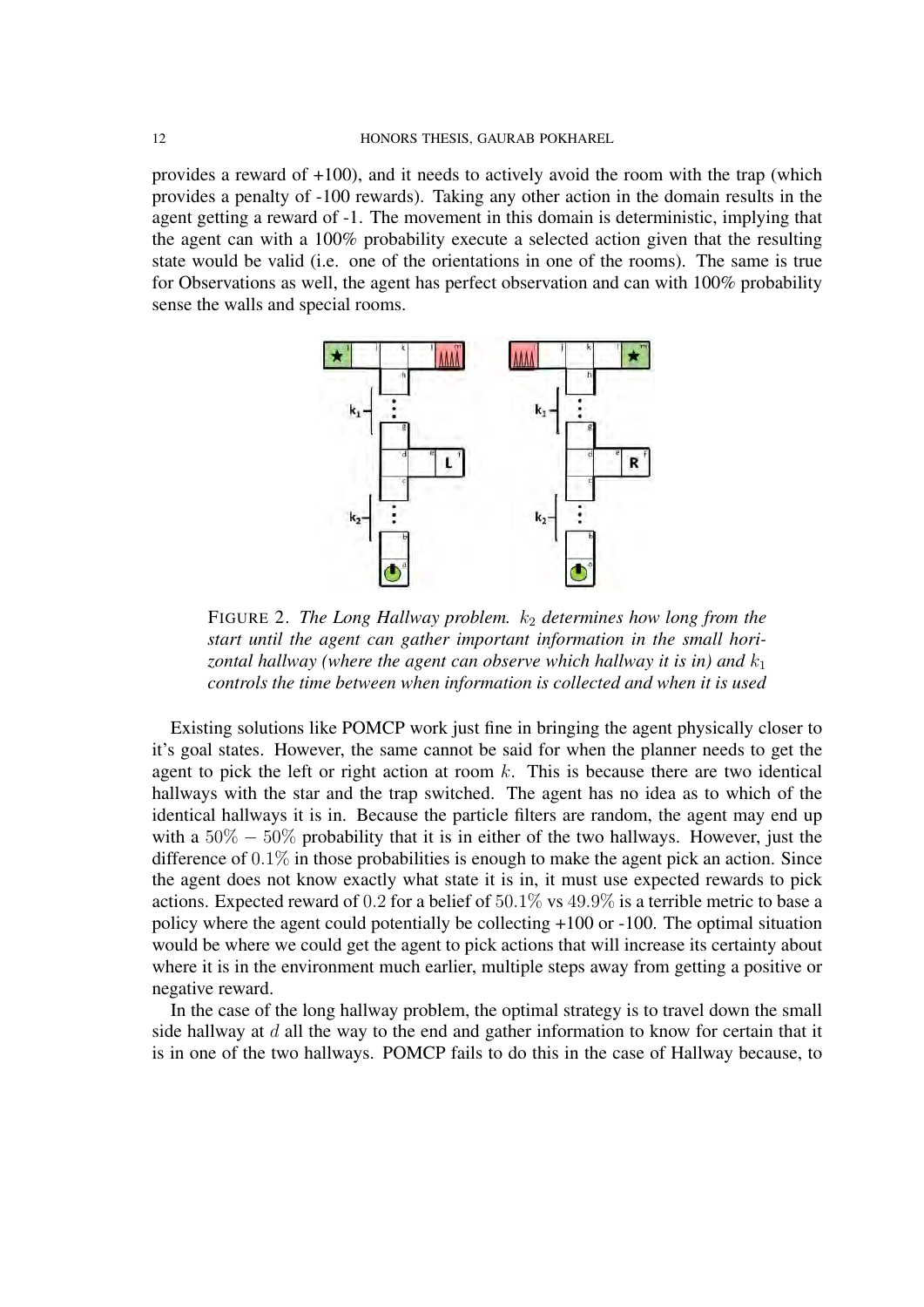the algorithm, it just looks like adding extra steps before it can eventually get to a positive reward state. It cannot reason about the fact that receiving the observation at room  $f$  is optimal. This is because the observation is not used for many steps before a positive reward is encountered (at least  $7 + k_1$  actions between room f and a star). As a result, POMCP will struggle to calculate the *voi* for going down the horizontal hallway to gather information, which occurs for two reasons. First, bias towards actions with immediate high utility: since this observation does not give reward, it is seemingly "useless" to the algorithm and the algorithm finds no reason to go down the side hallway. Second, approximations of voi are further worsened by the biased search, decreasing the likelihood of seeing the large voi of going down the side hallway.

This issue could be solved if we could, somehow, be able to bias search down the path that is likely to have high *voi* even if the agent does not know that the trajectory has high voi yet.

#### 4. THE SOLUTION

<span id="page-13-0"></span>Every existing POMDP solution has a different way of biasing the best action. POMCP, for instance, uses the UCB1 heuristic which calculates the Q-Value and estimates the upper bound of that Q-value to create an optimistic view of how that action might perform. However, using only this ensures that task oriented actions with high immediate rewards are heavily biased. Any action that collects information used in the future will seem unnecessary and as getting in the way of task completion. We want to convince the algorithm that, even though information gathering actions do not look beneficial in the *near term*, they are actually optimal in the *long term*. We need to be able to do so by preemptively signaling the planning algorithm that a specific trajectory down the tree is desired without having to send a maximum number of trajectories down the path (i.e. without depending on the accuracy of the Q-approximation).

To come up with a solution, let us go back to Equation [8](#page-10-0) and analyse how voi changes. In the problem section, we talked about how the POMCP algorithm already implicitly takes into account the value of information when picking an action, as seen in the Tiger domain. However, when the approximation of the Q-values are not accurate enough, this advantage is nullified. The next logical question is, how can we approximate the Q-values for the trajectories without actually having to send down particles to approximate them. The short answer is that we cannot. Instead, we propose a different quantity as a *proxy* for the value of information in such situations: we introduce entropy in the heuristic that is used to pick the best node to expand.

<span id="page-13-1"></span>Given a belief, the entropy of the belief is measured by the Equation:

(9) 
$$
H(b) = -\sum_{s \in S} b(s) \cdot \log b(s)
$$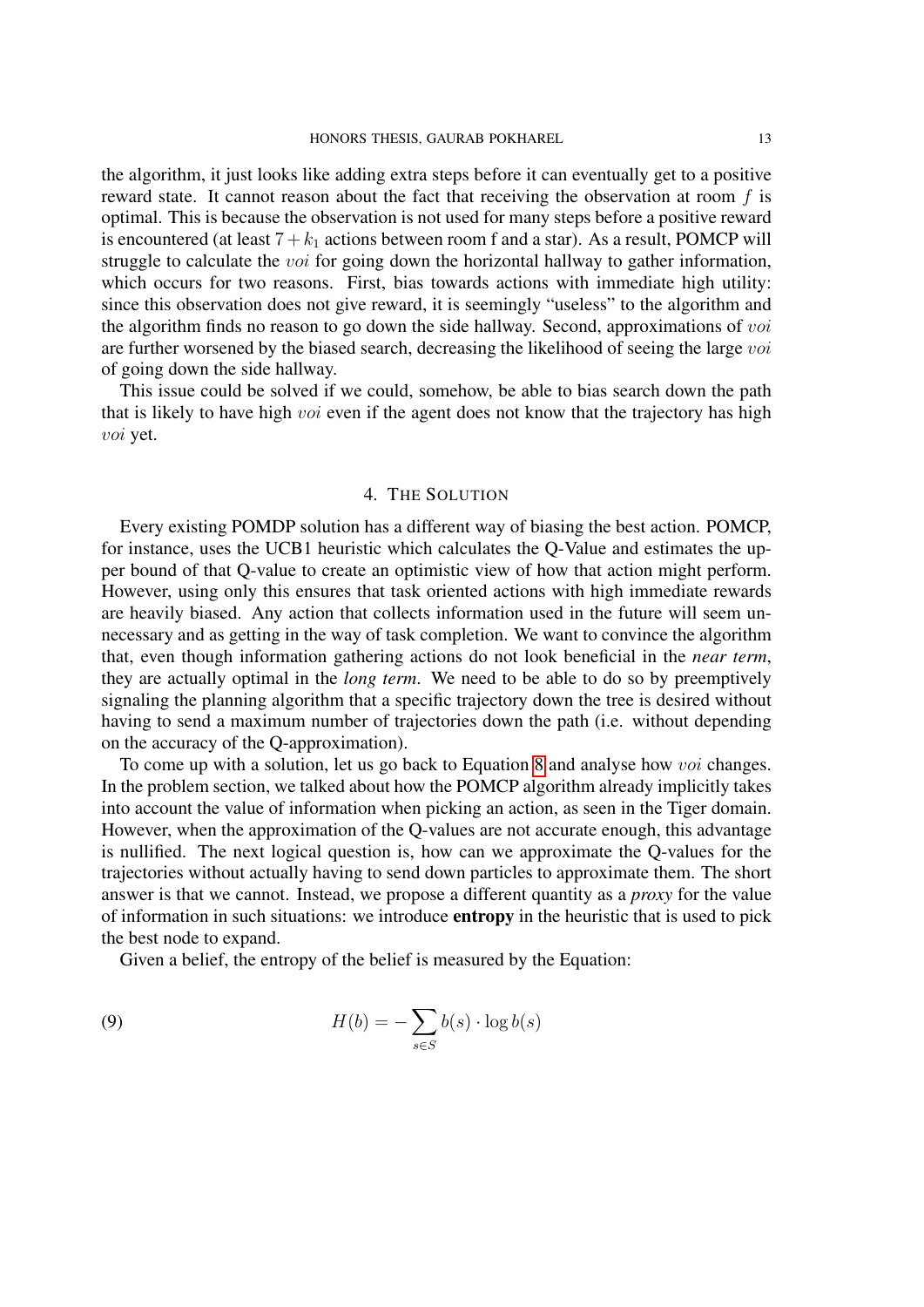Entropy in a belief directly measures how *uncertain* the agent is about the current state of the environment. The more certain it is, the less the entropy. For instance, in the Tiger domain, the agent picks either the left or right door when it is certain enough that the reward is in one or the other, else it chooses to pick the listen action. That is, the agent picks an action only when the entropy in its belief state is low enough. Similarly, in a lot of real world problems, the agent has high expected reward when it has low uncertainty (i.e., entropy) about the current state of the environment. This implies that the action which results in the greatest decrease in the overall entropy of the system should often have the highest voi.

We believe that adding the reduction in entropy to the heuristic will bias the planer to pick actions that have high *voi* without having to depend on the number of trajectories sampled down the particular path. We propose the modification to the heuristic shown in Equation. [10.](#page-14-0)

<span id="page-14-0"></span>(10) 
$$
Q(\tilde{b}, a) = Q(b, a) + c \cdot \sqrt{\frac{\log(N(b))}{N(b, a)}} + e \cdot \left(\frac{\Delta H}{\sqrt{\log(N(b, a))}}\right)
$$
  
 REward UCB1 Heuristic Entropy Heuristic

*Where* ∆H *is the maximum reduction in entropy achieved in the tree under action* a*, and* e *is the scaling factor.*

Here, we pick the *maximum* reduction in entropy under a node because we didn't want our heuristic to be *myopic*, i.e. if the reduction in entropy is more than one time step away from current action, we still wanted to bias towards that reduction. Next, we divide the quantity by  $\sqrt{\log(N(b, a))}$  so that as the number of trajectories increases, this heuristic decreases in emphasis (similar to UCB1) so that ultimately the agent is still maximizing the Q values. That is, when we divide the  $\Delta H$ , we are making sure that as this corresponding action gets visited many times, yet we are gradually giving more weight to the Q-values instead of the heuristic. This is true as,

$$
N(b, a) \to \infty, \left(\frac{\Delta H}{\sqrt{\log(N(b, a))}}\right) \to 0
$$

We used the  $log(N(b, a))$  instead of  $N(b, a)$  (as used by UCB1) in the denominator because experimentation showed that a slower decay of entropy resulted in better performance.

Another very important consideration we had to make about our solution was the heuristic's time complexity. POMDP solvers are limited in their planning time, so we did not want our solution to add to the time complexity. This new heuristic we proposed requires the algorithm to make repeated entropy calculations for a belief node every time a particle is added. Since we are adding onto the UCB1 heuristic in POMCP, we are still using particles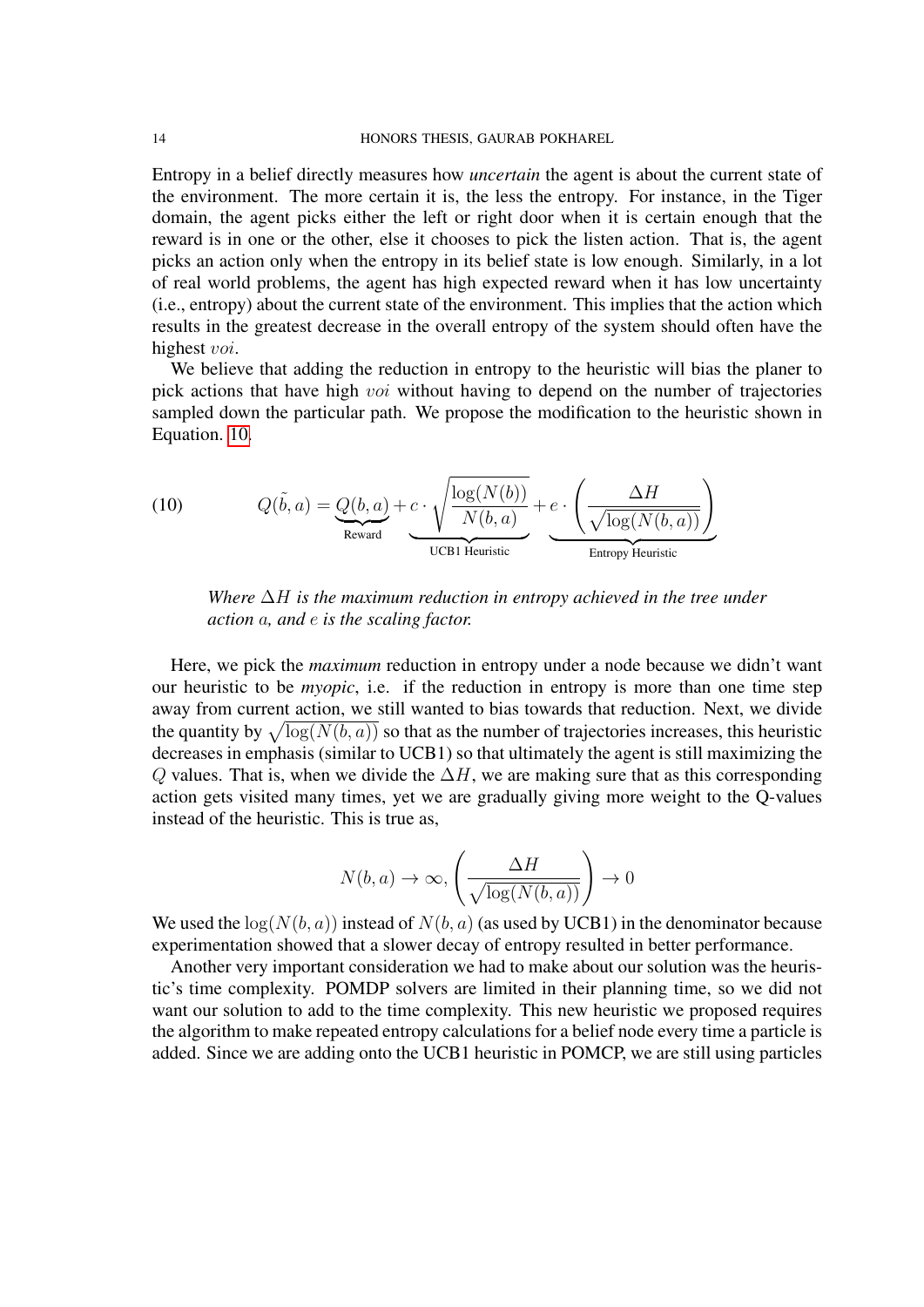and particles filters to maintain belief states. Then, based on equation [9,](#page-13-1) this calculation of entropy is  $O(|S|^2)$ , which would slow down planning, resulting in fewer trajectories in a fixed amount of planning time. To that end, we have come with a  $O(1)$  solution to updating the entropy of a particle filter in a belief node at time  $t + 1$ , given the entropy of the same node at time t, shown in Proposition [4.1.](#page-15-0) An inductive proof of this  $O(1)$  update of entropy is provided in the glossary.

<span id="page-15-0"></span>**Proposition 4.1.** *Given, at time t the entropy*  $H_n$ *, the size of particle filter n, and the count of particles in the state that received the new particle*  $c_x$ *, the entropy at time*  $t + 1$  *can be calculated as:*

(11)  

$$
H_{n+1} = \left(\frac{-1}{n+1}\right) \{c_x \left(\log(c_x + 1) - \log(c_x)\right) + \log(c_x + 1) + n \cdot \log(n) - (n+1) \cdot \log(n+1)\} + \frac{H_n \cdot (n)}{n+1}
$$

The last thing that we needed to consider in our solution design was the question of when the algorithm could trust the entropy reduction from a particular action. If the beliefs under the action node only had a single particle or two identical particles, then the entropy would often be 0 due to insufficient exploration, instead of actual certainty. This would result in the entropy reduction from the action to seem very large, when in fact the belief node's particle filter is not yet representative of its true belief state. We address this issue by making it so that the algorithm trusts the entropy reduction from choosing an action only if a minimum number of particles has passed through it, say  $K_{threshold}$ . If the number of particles  $\leq K_{threshold}$ , then the BackPropagate function in Algorithm [3](#page-16-1) is not called and the entropy heuristic will consider only immediate reduction in entropy.

We implemented this idea into an algorithm (henceforth referred to as POMCPe), the pseudo-code for which is outlined in Algorithm [3.](#page-16-1) Each belief node in the algorithm keeps track of its entropy given its current particle filter. Each action node keeps track of the maximum reduction of entropy (in a single time step) under its tree. This is made possible by the BACKPROPAGATE( $\Delta H$ ) function which takes  $\Delta H$  up the action nodes until the root, replacing the entropy values in the action nodes if  $\Delta H$  is greater than the current value. The UPDATEENTROPY $(b, s)$  function in the algorithm makes use of Proposition [4.1](#page-15-0) to update the entropy value in the belief nodes. The only time we make a full entropy calculation is when we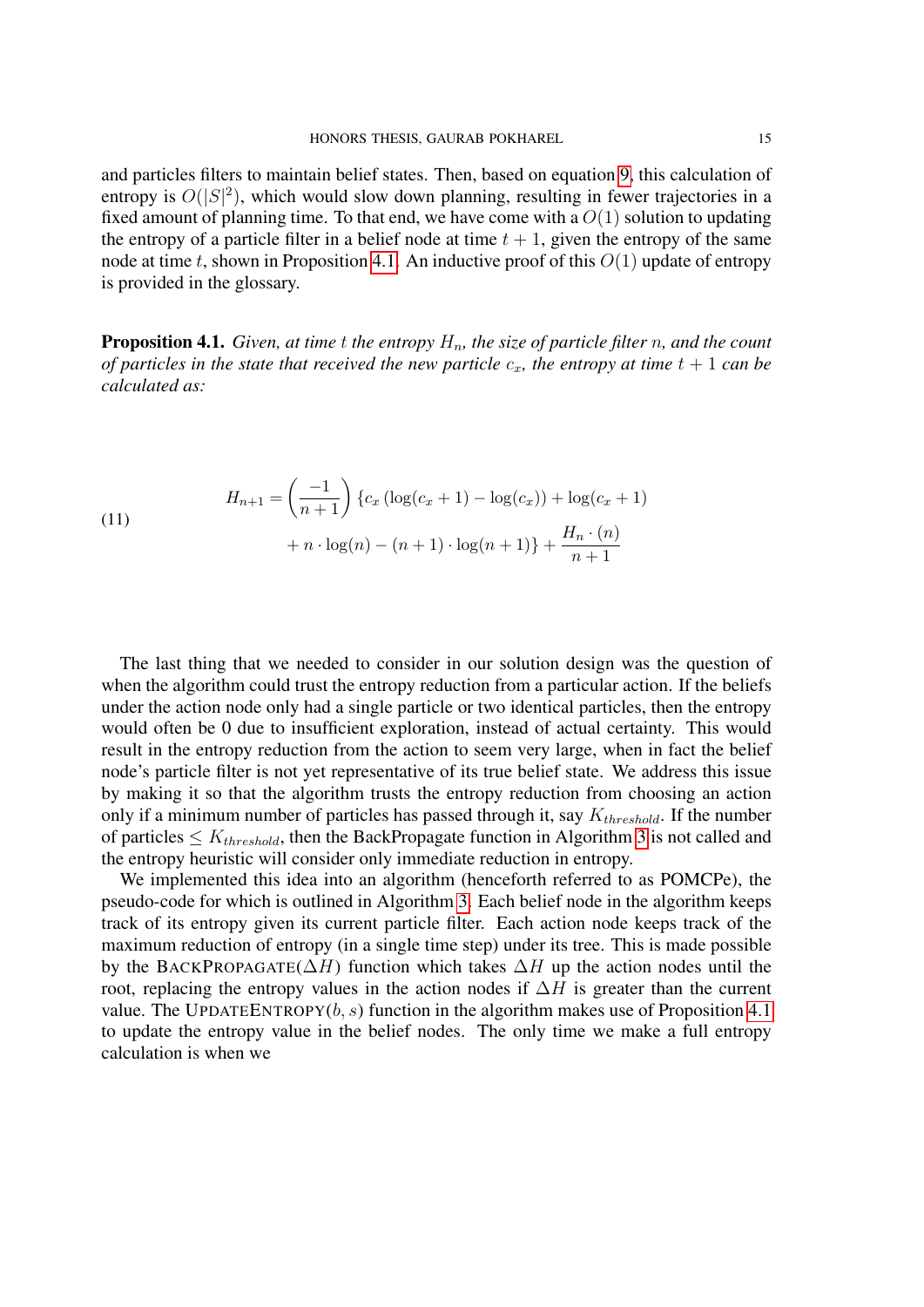### <span id="page-16-1"></span>Algorithm 3 POMCPe

```
1: procedure SEARCH(Belief Node broot)
2: repeat<br>3: if b3: if b doesn't have particles then<br>4: s \sim \mathcal{I}4: s \sim \mathcal{I}<br>5: else
5: else 6:s \sim Sample Particle from Particle Filter
               SIMULATE(s, b_{root}, 0)7: until Timeout()
1: procedure SIMULATE(s, b, depth)2: if \gamma^{depth} < \epsilon then
3: return 0<br>4: if b is leaf now
          if b is leaf node and not terminal then
5: for all a \in A do \overline{6}: Add correspondent
                    Add corresponding action node for a under b7: return ROLLOUT(s, b, depth)
8: a \leftarrow argmax_a V(a) + c \sqrt{\frac{\log N(b)}{N(a)}} + \text{ENTROPY}(a)9: (s', o, r) \sim \mathcal{G}(s, a)10: b_{new} \leftarrow Belief corresponding to o under a
                                                                                                11: R \leftarrow r + \gamma· SIMULATE(s', b<sub>new</sub>, depth + 1)
                                                                                               12: Add s to current particle filter<br>13: UPDATE ENTROPY(b, s)UPDATE ENTROPY(b, s)14: N(b) \leftarrow N(b) + 1<br>15: N(a) \leftarrow N(a) + 1N(a) \leftarrow N(a) + 116: V(a) \leftarrow V(a) + \frac{R - V(a)}{N(a)}17: return R1: procedure ENTROPY(a)<br>
? \qquad n \leftarrow count of total pa
                                                                                                2: n \leftarrow count of total particles through a<br>3: H_n \leftarrow Entropy in the parent belief of a
                                                                                                3: H_p \leftarrow Entropy in the parent belief of a<br>4: for all b nodes under a do
                                                                                                4: for all b nodes under a do<br>5: n_i \leftarrow size of b's partic
                                                                                                5: n_i \leftarrow size of b's particle filter<br>6: H \leftarrow Entropy in b's belief
                                                                                                6: H \leftarrow Entropy in b's belief<br>7: R \leftarrow R + \left(\frac{n_i}{r}\right) \cdot H7: R \leftarrow R + \left(\frac{n_i}{n}\right) \cdot H8: \Delta H \leftarrow (H_p - H)<br>9: if n > Kthroabold
                                                                                                9: if n \geq K_{threshold} then<br>10: BACK PROPAGATE(
                                                                                                                 BACK PROPAGATE(\Delta H)
                                                                                               11: return \Delta H + Max Entropy reduction under node a
```
#### 5. RESULTS AND DISCUSSION

#### <span id="page-16-0"></span>5.1. Experimental Setup.

To determine whether our algorithm POMCPe improves upon POMCP for planning in environments where there is a long time delay between when information is gathered and when it is used, we conducted experiments comparing both algorithms in the Long Hallway problem. In particular, we ran each algorithm 100 times on randomly chosen starting locations (room a of the left hallway or the right hallway) with  $K_1 = K_2 = 1$ . We averaged the results from 100 runs so that we weren't gauging the performance based on random chance. To measure the performance of each algorithm, we calculated the average discounted reward and the average cumulative reward for these runs. POMCP only has the  $c$  value from UCB1 as its hyper-parameter whereas POMCPe has both the  $c$  from UCB1 and the scaling factor e from the Entropy Heuristic as its hyper-parameters. Hence, we performed a grid search for the best hyper-parameters that performed the best for each of the algorithms. The agent was rewarded +100 for reaching to good goal, -100 for reaching the bad goal, and -1 for taking any other action within the environment.

Once we had the full set of results for  $K_1 = K_2 = 1$ , we wanted to test if POMCPe would work for increasing values of the K's. As such, we ran further experiments with  $K_1 = K_2$  = 2, the results of which have been summarized in the subsection below.

#### 5.2. Comparing POMCP and POMCPe.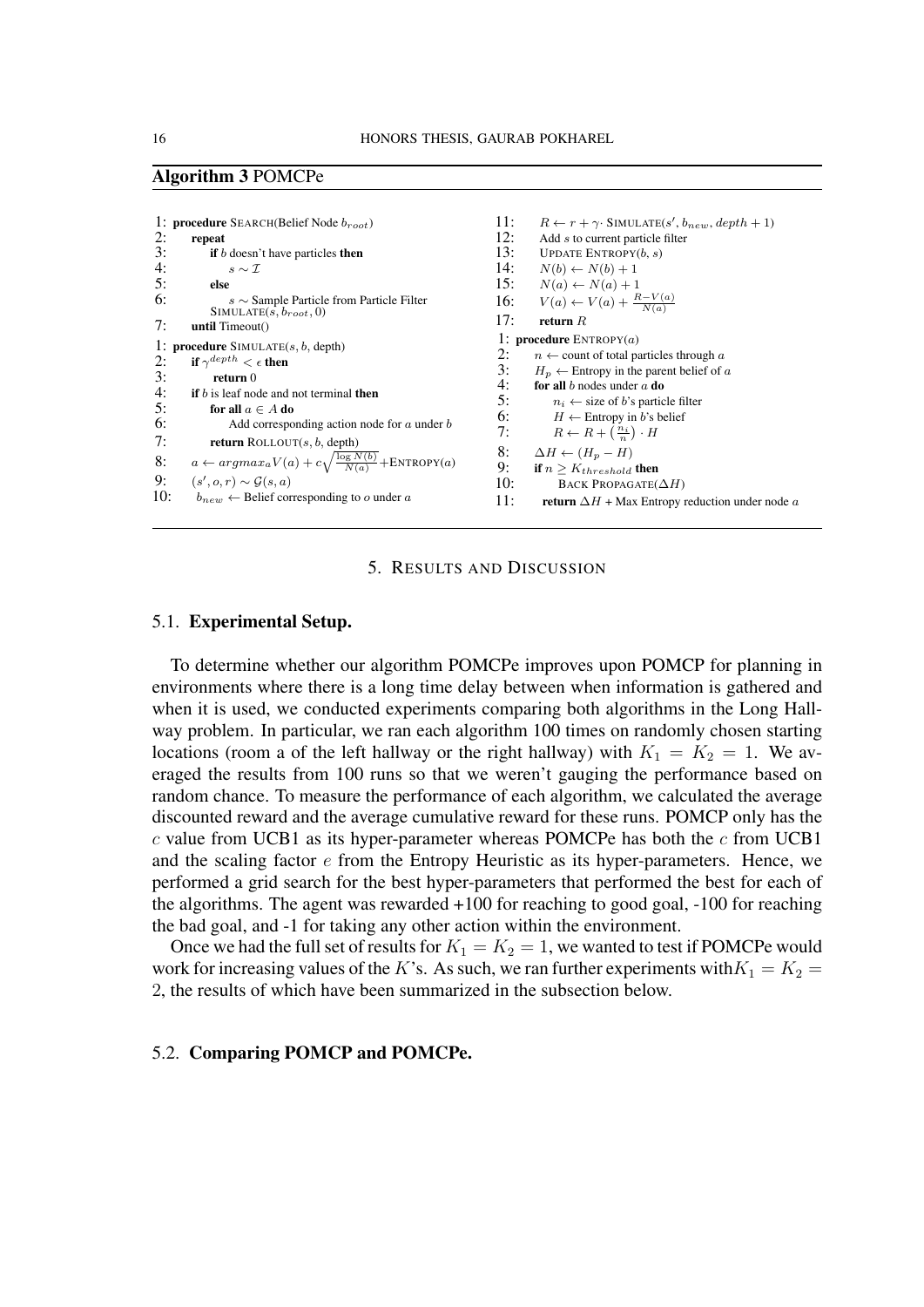As we can see in Table [1,](#page-17-0) POMCPe strongly outperforms POMCP in the domain for these values of  $K_1 = K_2 = 1$ . The cumulative rewards for the most optimal sequence of actions in this domain would be 44.84 discounted and 88 cumulative. So our POMCPe algorithm did not quite find an optimal solution, although it was much closer than POMCP. The fact that our discounted reward was smaller than optimal but cumulative was so close implies that (1) the agent was reaching the goal state almost every run, but (2) sometimes it was taking more steps than necessary to reach the goal, i.e picking actions like wait, or doing then undoing actions. A look into the experiment logs re-enforces this idea. We would need better hyper-parameter tuning to prevent this from happening. Nonetheless, POMCPe does extremely well compared to POMCP, almost 100% of the time picking to go into the small side hallway, getting the special observation, and end up getting the +100 reward. Whereas POMCP never went down the side hallway, thereby never resolving entropy and always keeping the same uncertain belief with a  $50\% - 50\%$  probability of being in either hallway, therefore not knowing what to do when it reached the top row. Hence, its cumulative reward is close to 0, which is expected given its purely uncertain belief.

<span id="page-17-0"></span>

|                                                          |        | <b>Algorithm Discounted Cumulative Parameters</b> |                            |  |  |
|----------------------------------------------------------|--------|---------------------------------------------------|----------------------------|--|--|
| <b>POMCP</b>                                             | 1.9975 | 4.8500                                            | $UCB1 = 50$ ,<br>$E = N/A$ |  |  |
| <b>POMCPe</b> 28.356                                     |        | 82.350                                            | $UCB1=100$ ,<br>$E = 500$  |  |  |
| TABLE 1. <b>Rewards for Hallway with</b> $K_1 = K_2 = 1$ |        |                                                   |                            |  |  |

Since POMCP was behaving so poorly, we wanted to gauge how bad it really is in approximating voi. As such, we modified the start state in the domain to be "facing west in room e" in either one of the hallways i.e. the agent only has to take a single action of going backwards to resolve all of its uncertainty. The results for this modified experiment is shown in Table [3](#page-18-1)

|                      |         | <b>Algorithm Discounted Cumulative Parameters</b> |                            |
|----------------------|---------|---------------------------------------------------|----------------------------|
| <b>POMCP</b>         | -25.983 | $-36,000$                                         | $UCB1 = 50$ ,<br>$E = N/A$ |
| <b>POMCPe</b> 55.172 |         | 89.930                                            | $UCB1=100$ ,<br>$E = 500$  |

TABLE 2. **Rewards for Hallway with**  $K_1 = K_2 = 1$ , modified start state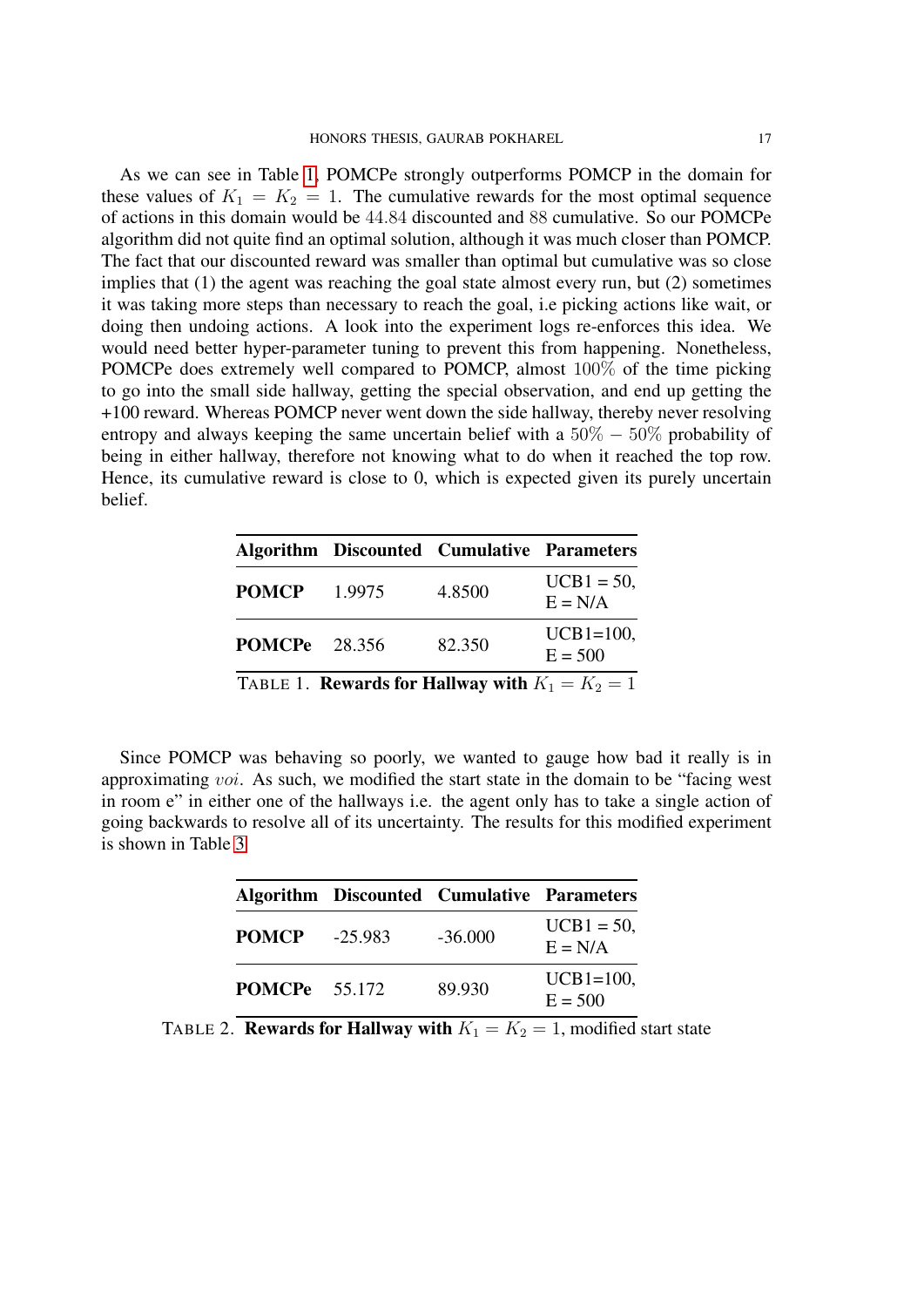Here again, we can see that POMCP performed terribly, even when it only had to take a single step to resolve its uncertainty. Whereas, POMCPe never failed to resolve uncertainty first before moving onto task oriented actions. The tendency of the UCB1 heuristic to prioritize task oriented actions works against itself to an astounding degree.

## 5.3. Evaluating with Larger Hallways.

<span id="page-18-1"></span>Now that we experimentally verified the issues that persist within POMCP, we wanted to see how far we can push POMCPe. So, we increased the values of  $K_1$  and  $K_2$  to see POM-CPe's behavior in increasingly dense tree. The results from this experiment is summarized below.

|                                                          |                       | <b>Algorithm Discounted Cumulative Parameters</b> |                |  |  |
|----------------------------------------------------------|-----------------------|---------------------------------------------------|----------------|--|--|
| <b>POMCP</b>                                             | 5.5139                | 12.60                                             | $UCB1 = 142$ , |  |  |
|                                                          |                       |                                                   | $E = N/A$      |  |  |
|                                                          | <b>POMCPe</b> -0.0866 | 52.66                                             | $UCB1=20$ ,    |  |  |
|                                                          |                       |                                                   | $E = 500$      |  |  |
| TABLE 3. <b>Rewards for Hallway with</b> $K_1 = K_2 = 2$ |                       |                                                   |                |  |  |

The cumulative rewards for the most optimal sequence of actions in this domain would be 38.52 discounted and 86 cumulative. Looking at the results for the discounted reward, we see that this number is lower than POMCP. Actually, the discounted reward is really terrible. This again is because the agent is staying in the environment much longer than intended, accumulating a lot of -1's in the process, leading to a much lower discounted reward. Due to the very same reason, we see a dip in the cumulative reward as well. However, unsurprisingly, the cumulative reward is still much higher than POMCP, implying that POMCPe was able to direct the agent into the smaller hallway and was able to pick more instances of +100 than POMCP. To be precise, POMCP received a reward of +100 62% of the time whereas POMCPe managed to do the same 95% of the time. This indicates an astounding success in being able to direct the agent into the small hallway to receive the special observation even in this larger tree.

## 6. CONCLUSION AND FUTURE WORK

<span id="page-18-0"></span>This project set out to point out and rectify a flaw in POMCP: its inability to prioritize information gathering actions in the planning process when there is a large delay between when the information is gathered and when it is used. We achieved great success in doing so by highlighting POMCP's terrible results in the modified start state within the Long Hallway domain and by coming up with a novel algorithm, POMCPe, that performs much better in similar situations. This algorithm works by considering the reduction in entropy (as a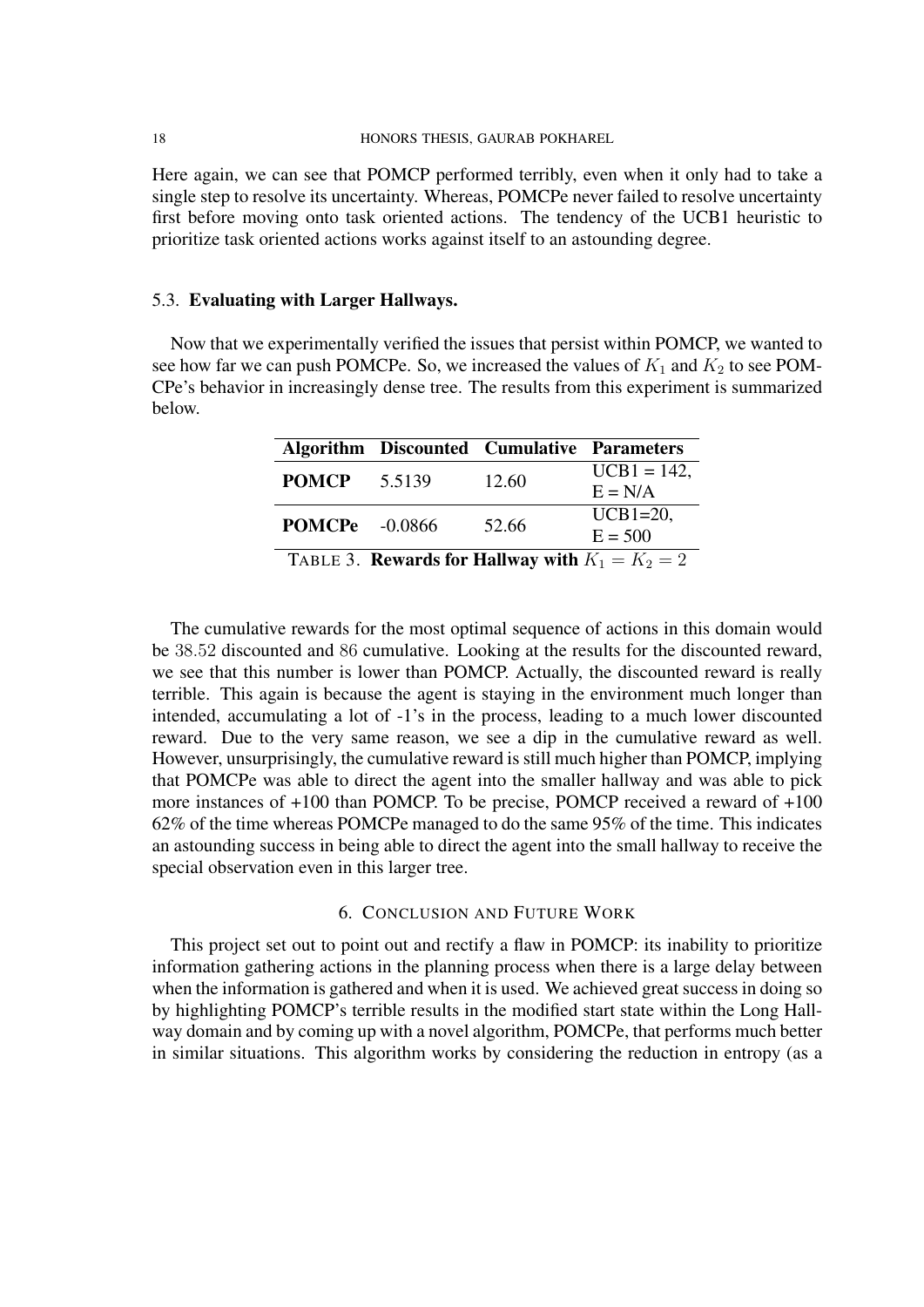direct result of performing an action) in the planning process and biases search towards trajectories that present a maximum reduction. We tested this novel algorithm against POMCP in the Long Hallway with the modified start states,  $K_1 = K_2 = 1$  and  $K_1 = K_2 = 2$ . In each one of these cases, POMCPe was able to direct the agent towards the special observation in the small side hallway and almost always got the +100 reward whereas POMCP did terribly even in the modified start. However, POMCPe seems to get the agent to stay in the environment much longer than necessary resulting in a lower expected discounted and cumulative reward.

Future work for this project would involve better hyper-parameter tuning to prevent the agent from staying in the environment too long while using POMCPe. Another reason why this could be happening is that in the planning process, there are multiple trajectories with the same reduction in entropy, except one of them has multiple unnecessary actions in it before ultimately resolving entropy. If the planner encounters this longer trajectory before it encounters the most optimal one, it could end up biasing search towards this longer trajectory, ultimately leading to sub-optimal behaviour and the agent staying in the environment too long. To prevent this from happening, we will experiment with discounted entropy propagation within the tree i.e. the farther away the reduction in entropy is, the less the trajectory will be prioritized.

We would also make the transition and observation function non-deterministic to see how performance would change in the hallway domain. Furthermore, we will also test POMCPe in domains other than the hallway and see if the results extend to them as well. Once we have more results over multiple domains, we will work on establishing a rigorous theoretical analysis for why POMCPe works and that it performs just as well or better than POMCP.

This project has effectively demonstrated that POMCPe can increase the value of information gathering actions while planning in uncertain environments.

#### 7. ACKNOWLEDGEMENTS

This project would not have been made possible without the continued support of Dr Adam Eck in the Computer Science Department at Oberlin College and the Oberlin College Computer Science department.

#### **REFERENCES**

- <span id="page-19-2"></span>[1] Peter Auer, Nicolo Cesa-Bianchi, and Paul Fischer. Finite-time analysis of the multi- ` armed bandit problem. *Machine Learning*, 47(2/3):235–256, 2002.
- <span id="page-19-0"></span>[2] O. Brock, J. Trinkle, and F. Ramos. *SARSOP: Efficient Point-Based POMDP Planning by Approximating Optimally Reachable Belief Spaces*, pages 65–72. 2009.
- <span id="page-19-1"></span>[3] Adam Eck and Leen-Kiat Soh. Online heuristic planning for highly uncertain domains. In *Proceedings of the 2014 international conference on Autonomous agents and multi-agent systems*, AAMAS '14, page 741–748. International Foundation for Autonomous Agents and Multiagent Systems, May 2014.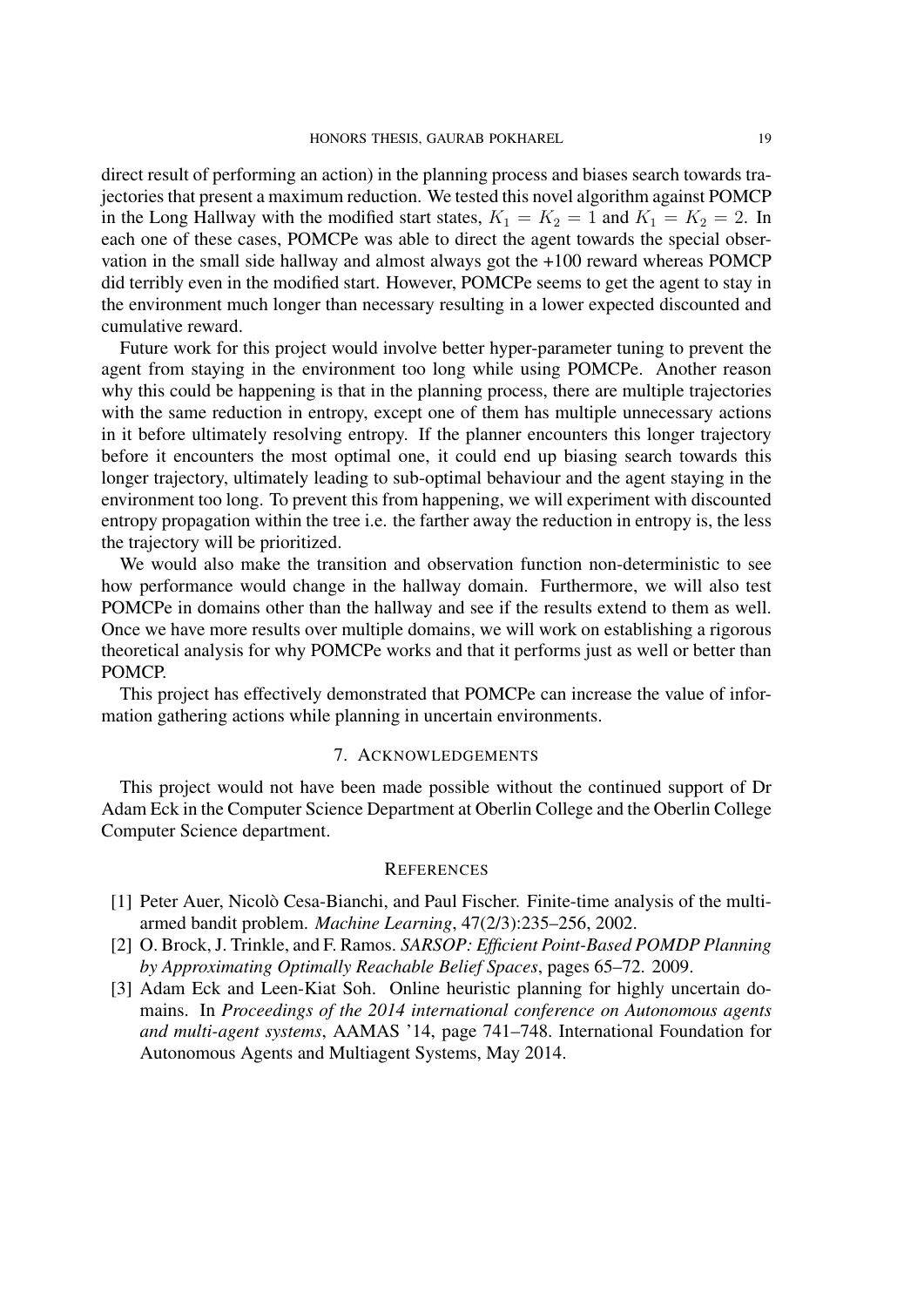- <span id="page-20-3"></span>[4] Leslie P Kaelbling, Michael L. Littman, and Anthony R. Cassandra. *Planning and Acting in Partially Observable Stochastic Domains*. 1996.
- <span id="page-20-4"></span>[5] Majid Khonji, Ashkan Jasour, and Brian Williams. Approximability of constanthorizon constrained pomdp. In *Proceedings of the Twenty-Eighth International Joint Conference on Artificial Intelligence, IJCAI-19*, pages 5583–5590. International Joint Conferences on Artificial Intelligence Organization, 7 2019.
- <span id="page-20-2"></span>[6] Michael L. Littman, Anthony R. Cassandra, and Leslie Pack Kaelbling. *Learning policies for partially observable environments: Scaling up*, page 362–370. Elsevier, 1995.
- <span id="page-20-5"></span>[7] Joelle Pineau, G. Gordon, and S. Thrun. Point-based value iteration: An anytime algorithm for pomdps. In *IJCAI*, 2003.
- <span id="page-20-1"></span>[8] Joelle Pineau, Geoff Gordon, and Sebastian Thrun. Point-based value iteration: An anytime algorithm for pomdps. In *Proceedings of the 18th International Joint Conference on Artificial Intelligence*, IJCAI'03, page 1025–1030, San Francisco, CA, USA, 2003. Morgan Kaufmann Publishers Inc.
- <span id="page-20-9"></span>[9] S. Ross, J. Pineau, S. Paquet, and B. Chaib-draa. Online Planning Algorithms for POMDPs. *Journal of Artificial Intelligence Research*, 32:663–704, July 2008.
- <span id="page-20-0"></span>[10] David Silver and Joel Veness. Monte-carlo planning in large pomdps. In J. Lafferty, C. Williams, J. Shawe-Taylor, R. Zemel, and A. Culotta, editors, *Advances in Neural Information Processing Systems*, volume 23, pages 2164–2172. Curran Associates, Inc., 2010.
- <span id="page-20-6"></span>[11] Trey Smith and Reid Simmons. Heuristic Search Value Iteration for POMDPs. *arXiv:1207.4166 [cs]*, July 2012. arXiv: 1207.4166.
- <span id="page-20-7"></span>[12] M. T. J. Spaan and N. Vlassis. Perseus: Randomized point-based value iteration for pomdps. *Journal of Artificial Intelligence Research*, 24:195–220, Aug 2005. arXiv: 1109.2145.
- <span id="page-20-8"></span>[13] Nan Ye, Adhiraj Somani, David Hsu, and Wee Sun Lee. Despot: Online pomdp planning with regularization. *Journal of Artificial Intelligence Research*, 58:231–266, Jan 2017. arXiv: 1609.03250.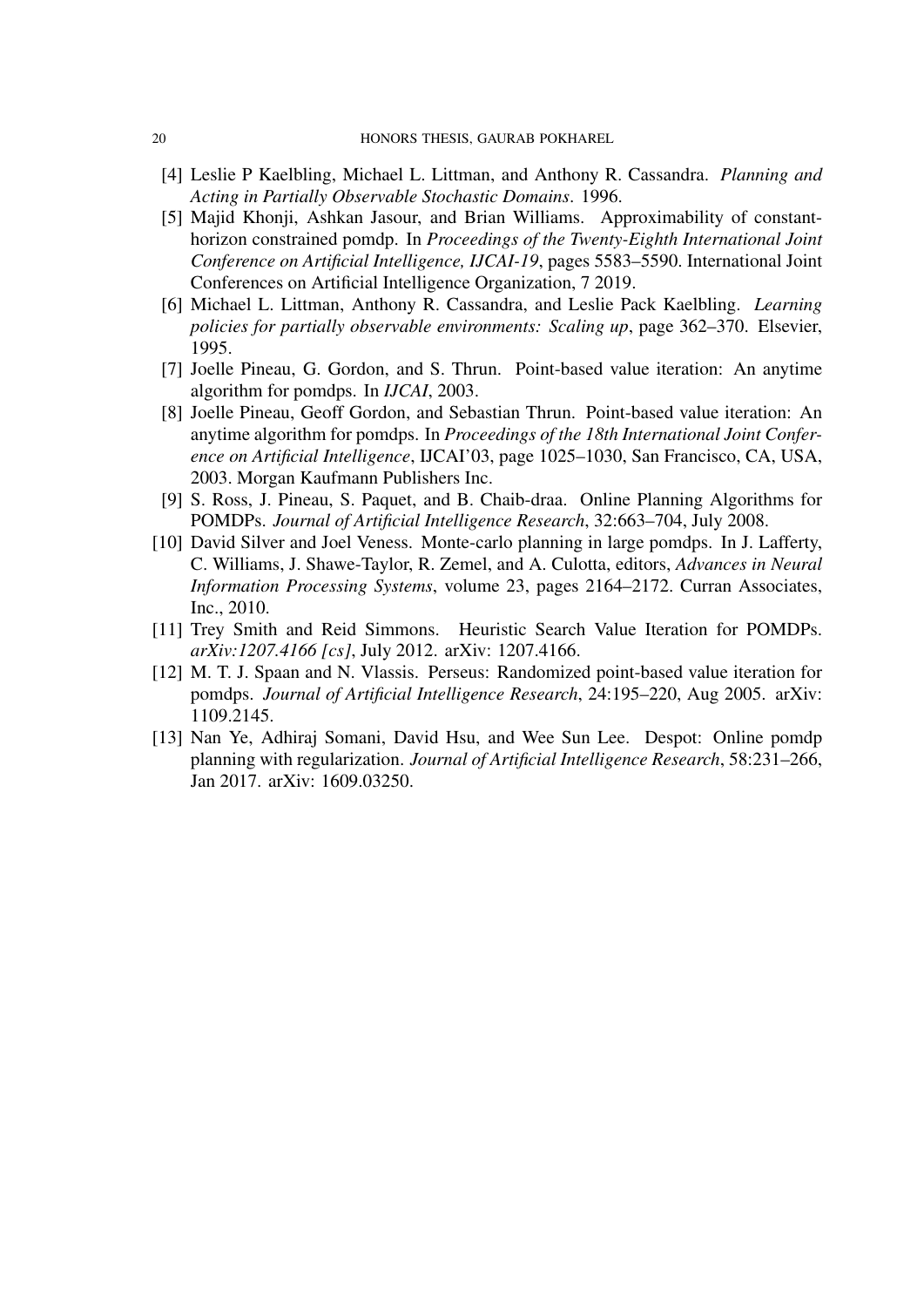#### GLOSSARY

## Proof that calculation of new entropy is O(1) operation.

**Proposition [4.1](#page-15-0)** After adding a new particle to the particle filter that represents an agent's belief state, the entropy  $H$  of the particle can be updated as:

$$
H_{n+1} = \left(\frac{-1}{n+1}\right) \left[c_x \left(\log(c_x + 1) - \log(c_x)\right) + \log(c_x + 1) + n \cdot \log(n) - (n+1) \cdot \log(n+1)\right] + \frac{H_n \cdot (n)}{n+1}
$$

Where,  $c_x$  is the count of particles in the state that received the new particle in  $H_n$ ,  $H_n$  is the entropy at time t and  $H_{n+1}$  is the entropy at time  $t + 1$ .

#### Proof by Induction:

*Inductive Hypothesis:* Assume that Proposition 1 holds true for all  $n + 1 < k \in \mathbb{N}$ 

*Base Case:* Let us use the mathematical definition of entropy to calculate  $H_1$ 

$$
H_1 = -\frac{1}{1} \sum_{s' \in S} p(s') \cdot \log(p(s')) = -\frac{1}{1} (1 \cdot 0) = 0
$$

Now, there are two possible cases for  $H_2$ , let's look at them separately.

Case 1: The added second particle is repeated in the filter. If this is the case, using mathematical definition of entropy ,

$$
H_2 = -\sum_{s' \in S} p(s') \cdot log(p(s')) = -\frac{1}{1}(0) = 0
$$

let us now use the proposition to calculate the same value:

$$
H_2 = -\left(\frac{1}{2}\right) \left[ \log(2) - \log(1) + \log(2) + 1 \cdot \log(1) - 2 \cdot \log(2) \right] + 0 = 0
$$

Case 2: A different particle is added to the filter. Then using the mathematical definition:

$$
H_2 = -\sum_{s' \in S} p(s') \cdot log(p(s')) = \left(\frac{1}{2} \cdot log\left(\frac{1}{2}\right) + \frac{1}{2} \cdot log\left(\frac{1}{2}\right)\right) = log(2)
$$

let us now use the proposition to calculate the same value:

$$
H_2 = -\left(\frac{1}{2}\right) \left[ 0 \cdot (\log(c_x + 1) - \log(c_x)) + \log(1) + 1 \cdot \log(1) - 2 \cdot \log(2) + 0 \right] = \log(2)
$$

As, we can see equation\* 2 and 3 are equal and equation\*s 3 and 4 are equal in both the cases.